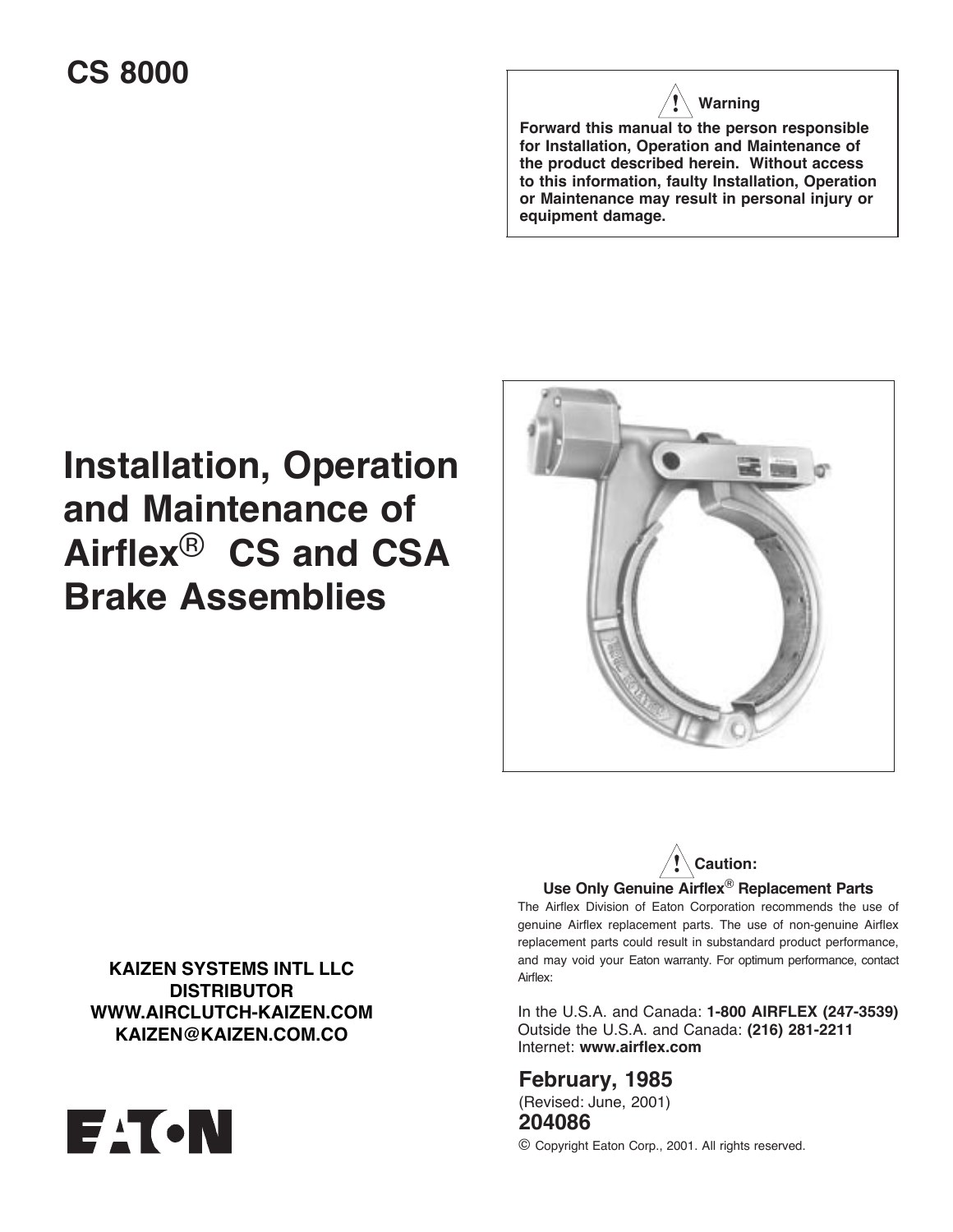# **Table of Contents**

| 1.0 |                                                                                                                                                                                                                               |
|-----|-------------------------------------------------------------------------------------------------------------------------------------------------------------------------------------------------------------------------------|
| 1.1 |                                                                                                                                                                                                                               |
| 1.2 |                                                                                                                                                                                                                               |
| 1.3 |                                                                                                                                                                                                                               |
| 2.0 |                                                                                                                                                                                                                               |
| 2.1 |                                                                                                                                                                                                                               |
| 2.2 |                                                                                                                                                                                                                               |
| 2.3 |                                                                                                                                                                                                                               |
| 2.4 |                                                                                                                                                                                                                               |
| 3.0 |                                                                                                                                                                                                                               |
| 3.1 |                                                                                                                                                                                                                               |
| 3.2 |                                                                                                                                                                                                                               |
| 3.3 |                                                                                                                                                                                                                               |
| 3.4 |                                                                                                                                                                                                                               |
| 3.5 |                                                                                                                                                                                                                               |
| 4.0 | ORDERING INFORMATION/TECHNICAL ASSISTANCE 16                                                                                                                                                                                  |
| 4.1 |                                                                                                                                                                                                                               |
| 5.0 |                                                                                                                                                                                                                               |
| 5.1 | Basic Assemblies et al., and a service of the service of the service of the service of the service of the service of the service of the service of the service of the service of the service of the service of the service of |
| 5.2 |                                                                                                                                                                                                                               |

| <b>Index of Tables</b> |                                                   |          |  |  |  |
|------------------------|---------------------------------------------------|----------|--|--|--|
| Table No.              | <b>Table Title</b>                                | Page No. |  |  |  |
|                        | Reaction Pin and Mating Hole Diameters            |          |  |  |  |
| $\mathcal{P}$          | Reaction Pin Center to Brake Drum Center Distance |          |  |  |  |
| 3                      | Original and Minimum Drum Diameters               | 11       |  |  |  |
| 4                      | Original and Minimum Friction Lining Thickness    | 11       |  |  |  |
| 5                      | Minimum Spring Free Height                        | 12       |  |  |  |
| 6                      | <b>Assembled Spring Height</b>                    | 13       |  |  |  |
| 7                      | CS and CSA Brake Component Parts                  | 17       |  |  |  |
| 8                      | Replacement Parts Kits and Sub-Assemblies         | 18       |  |  |  |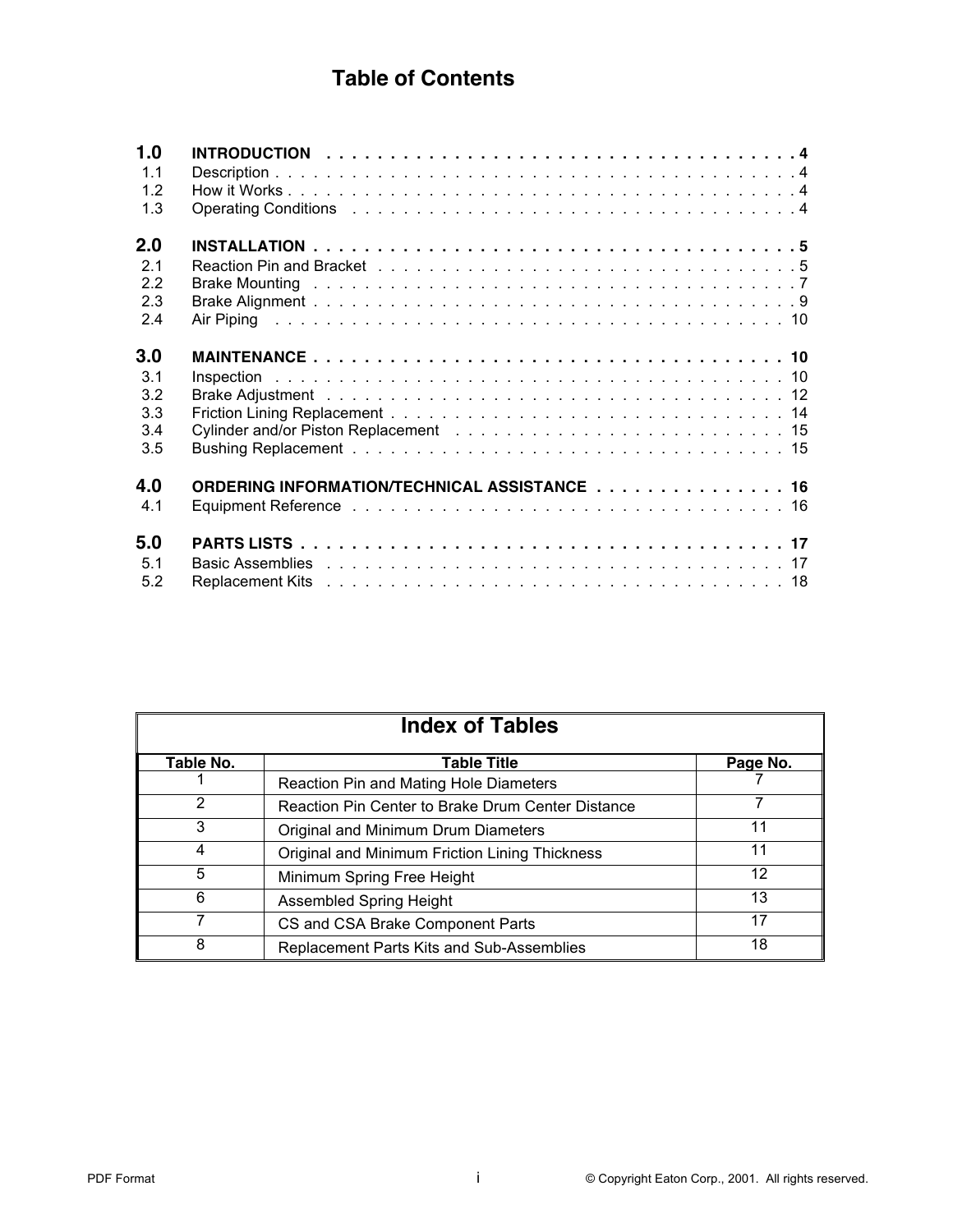

**Figure 1 Size 4CS150**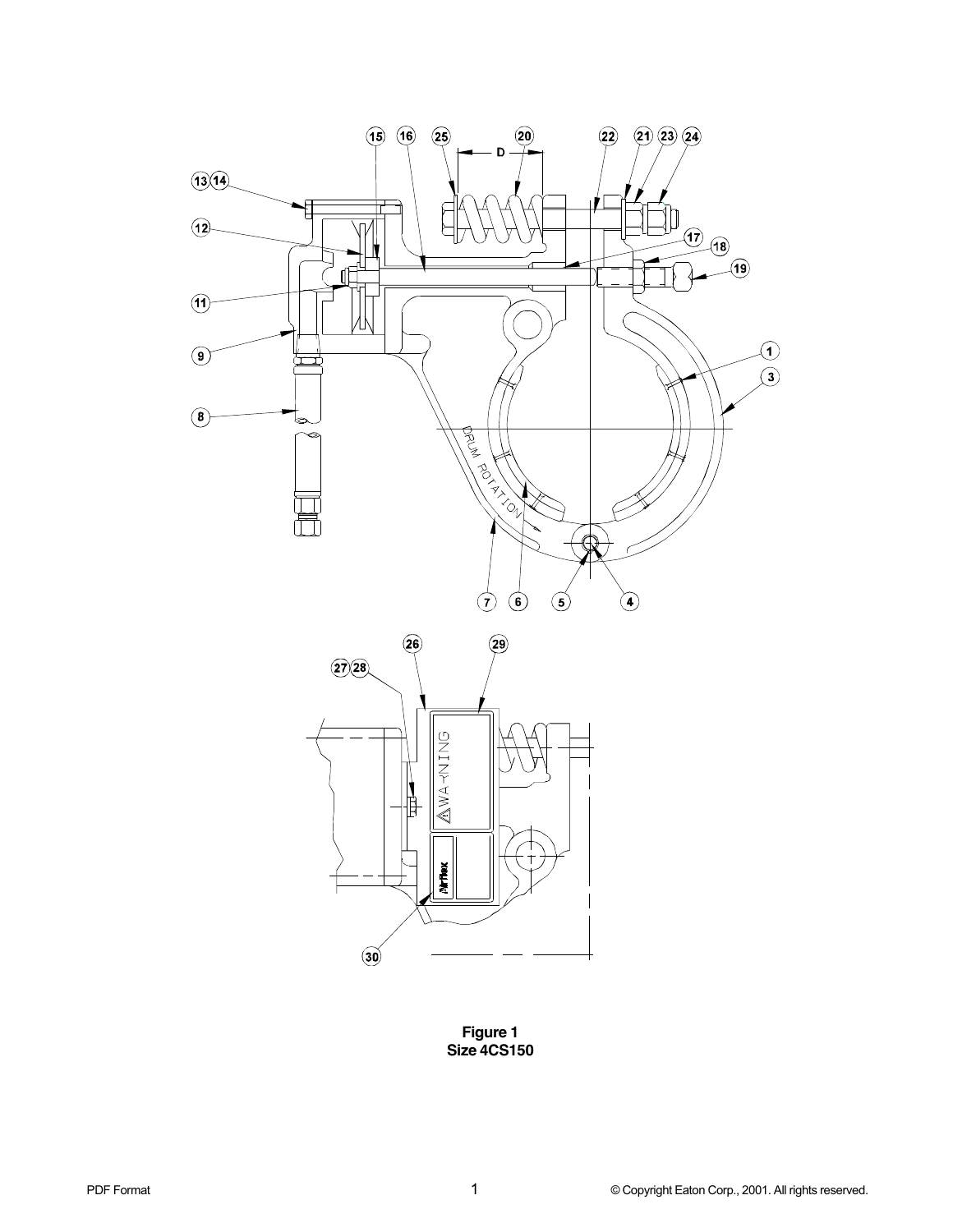



**Figure 2 Sizes 6CSA200 9CSA200 & 12CSA200**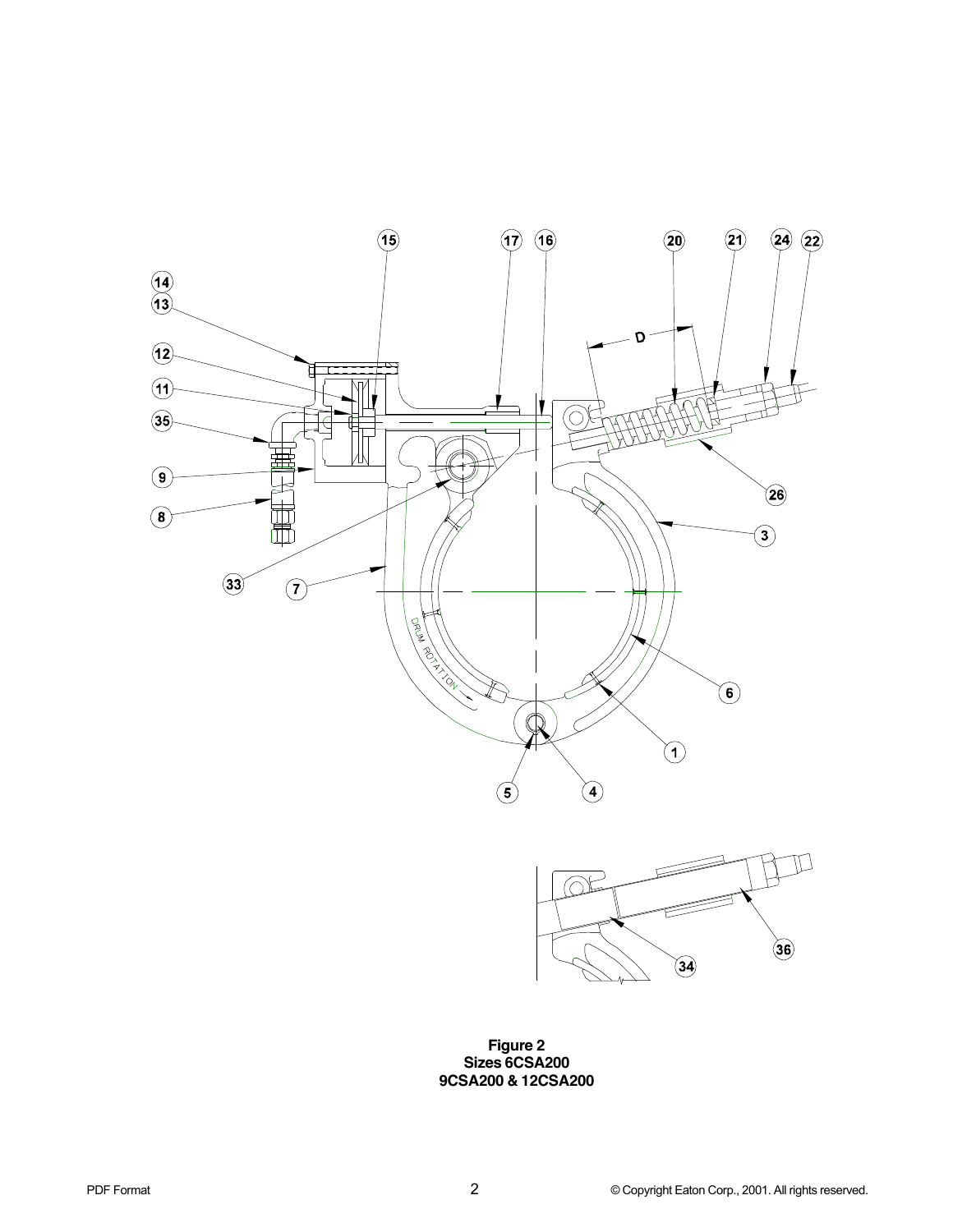

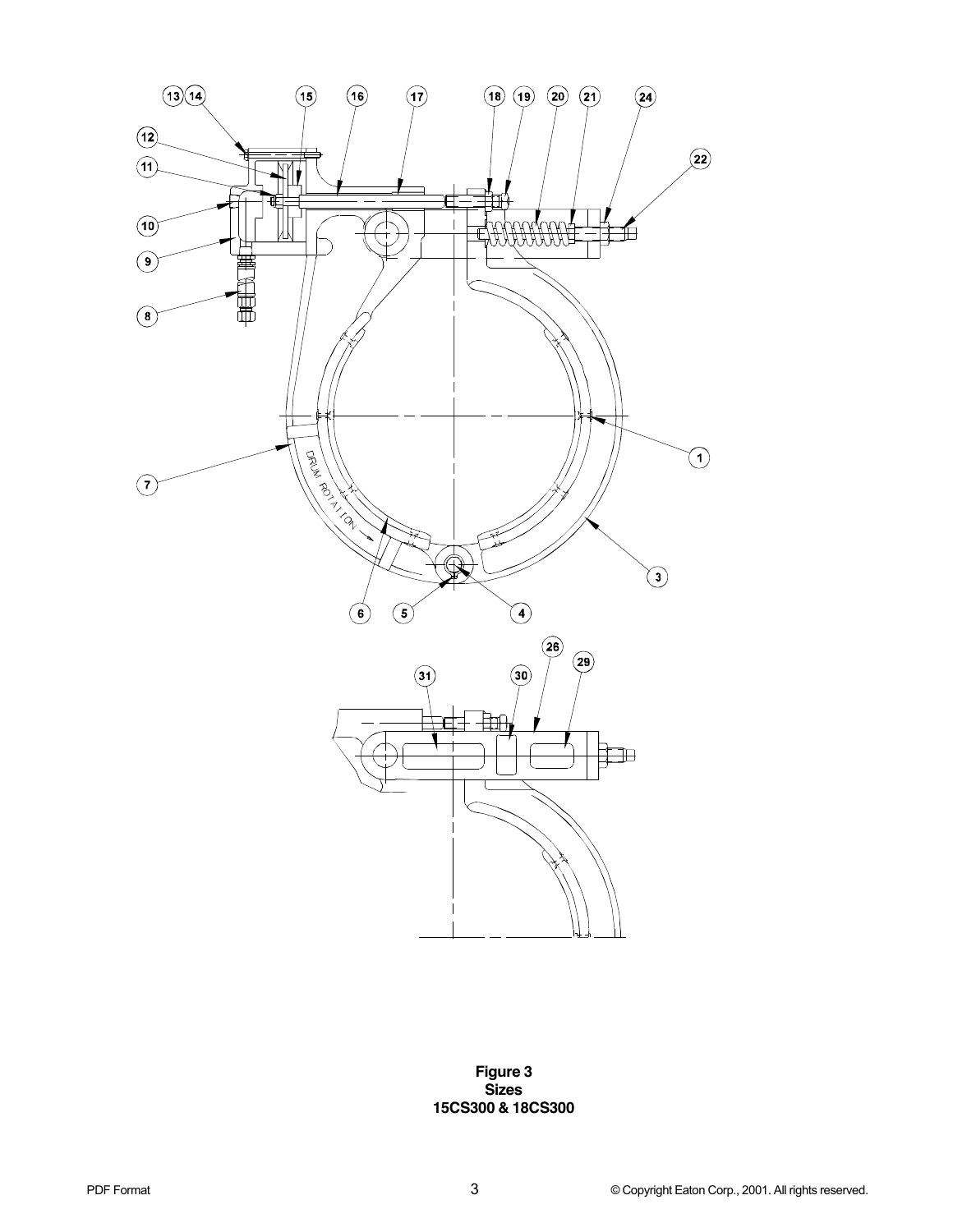# **1.0 INTRODUCTION**

Throughout this manual there are a number of HAZARD WARNINGS that must be read and adhered to in order to prevent possible personal injury and/or damage to the equipment. Three signal words "**DANGER**", "**WARNING**", and "**CAUTION**" are used to indicate the severity of the hazard, and are preceded by the safety alert symbol  $\land$ 



**Denotes the most serious injury hazard, and is used when serious injury or death WILL result from misuse or failure to follow specific instructions.**



**Used when serious injury or death MAY result from misuse or failure to follow specific instructions.**



**Used when injury or product/equipment damage may result from misuse or failure to follow specific instructions.**

It is the responsibility and the duty of all personnel involved in the installation, operation and maintenance of the equipment on which this device is used to fully understand the

 $\bigwedge^{\bullet}$ Danger  $\bigwedge^{\bullet}$  warning  $\bigwedge^{\bullet}$  and  $\bigwedge^{\bullet}$  caution procedures by which hazards are to be avoided.

#### **1.1 Description**

1.1.1 The Airflex CS and CSA brakes are spring applied and air released. They are to be operated **only** as uni-directional brakes developing substantially less torque in the reverse drum rotation direction than in the required forward direction, as indicated by the arrow on the brake shoe. The brake is designed to be self-energizing so that the spring/shoe configuration assists in the braking action when the brake is mounted with the proper drum rotation.

> The brake is recommended for applications requiring a brake that will engage should the operating air pressure fail. The releasing air volume requirement is low, making the brake ideal for high cyclic applications.There are three CS type and three CSA type brake sizes available: 4CS150; 6CSA200; 9CSA200; 12CSA200;

15CS300; 18CS300.

Throughout this manual a number given in ( ) refers to the parts identified in the Figures 1 through 3 and Tables 7 and 8.

#### **1.2 How It Works**

1.2.1 Refer to the brake drawings, Figures 1 through 3. The two brake shoes (3) and (7) are hinged together by a pin (4). When no air pressure is applied to the cylinder (9), the spring (20) applies the force that clamps the brake shoes to the brake drum. The force exerted by the spring and drum rotation determines the torque capability of the brake. The "braking" reaction is against the reaction pin, which is retained in the reaction hole in brake shoe (7). The pin is mounted to a bracket which is fastened to the machine frame. The reaction pin also supports the brake assembly when the brake is not engaged.

> When air pressure is applied to the cylinder (9), the piston (12) and rod (16) force the shoe apart to disengage the brake from the drum.

## **1.3 Operating Conditions**

The brake should be operated in ambient temperatures within a range from -25 degrees F to 125 degrees F (-32 degrees C to 52 degrees C).

The minimum operating air pressure for the 4CS150 is 75 psig (5.1 bar). The minimum operating air pressure for all other brake sizes is 60 psig (4.1 bar). The maximum operating air pressure. for all brake sizes is 110 psig (7.5 bar).

The air supplied to the brake should be clean and dry to avoid contamination of the cylinder and piston. The cylinder and piston are lubricated at the factory so no oil needs to be added. The piston is made using a BUNA-N material, therefore if any additives are used in the air supplied, they must be compatible with the piston material. If in doubt about compatibility, contact Eaton Corporation, Airflex Division.

These brakes are designed to release with a maximum air volume requirement given below:

| 4CS150   | 10 in.3 (0.16dm3)                          |
|----------|--------------------------------------------|
| 6CSA200  | 25 in.3 (0.41dm3)                          |
| 9CSA200  | 25 in.3 (0.41dm3)                          |
| 12CSA200 | 25 in.3 (041dm3)                           |
| 15CS300  | 40 in.3 (0.66dm3)                          |
| 18CS300  | 45 in. <sup>3</sup> (0.74dm <sup>3</sup> ) |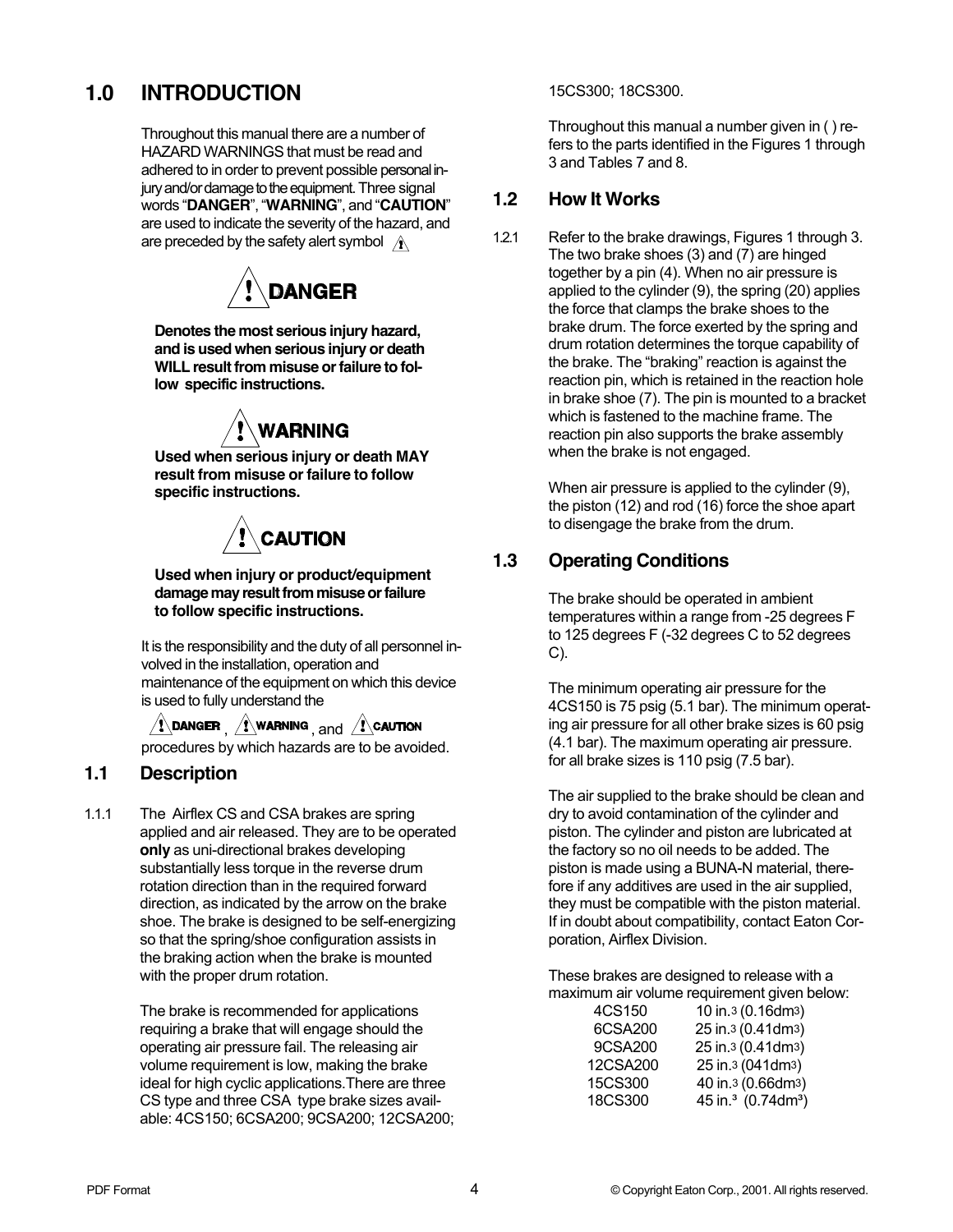

**On each brake there are safety and product identification plates or decals. Do not remove or paint over and, if damaged, they must be replaced.**

## **2.0 INSTALLATION**



**Before performing any work, read this manual and study the brake drawings, Figure 1 through 3. Do not risk injury - follow the instructions!**

#### **2.1 Reaction Pin and Bracket:**

- **2.1.1 Description and Function**:
- 2.1.1.1 The brake is supported and reacted by a bracket with a steel pin which passes through the brake shoe (7). The brake is held in position on the pin by a washer and a cotter pin, as shown in Figure 4. The bracket, washer and cotter pin are customer supplied. The reaction pin can be supplied by Airflex.

2.1.1.2 Design, location and alignment of the reaction pin mounting is extremely important to obtain optimum brake performance.

> The reaction pin mounting must be sturdy to support the brake and provide the reaction force for brake operation. Do not insert the reaction pin into a drilled hole in, or weld the pin to, the machine frame as brake alignment would not be possible. The pin should be pressed into a bracket that has oversize mounting holes to allow for adjustment. Refer to Figure 4 for typical brackets for anchoring the reaction pin to the machine frame and alternative methods for holding the pin in the bracket. Refer to Table 1 for reaction pin diameters and and hole size for press fits.

Mount the brake as close to the machine frame as possible, to avoid a long unsupported reaction pin and at the same time allow for sufficient clearance to operate the brake correctly.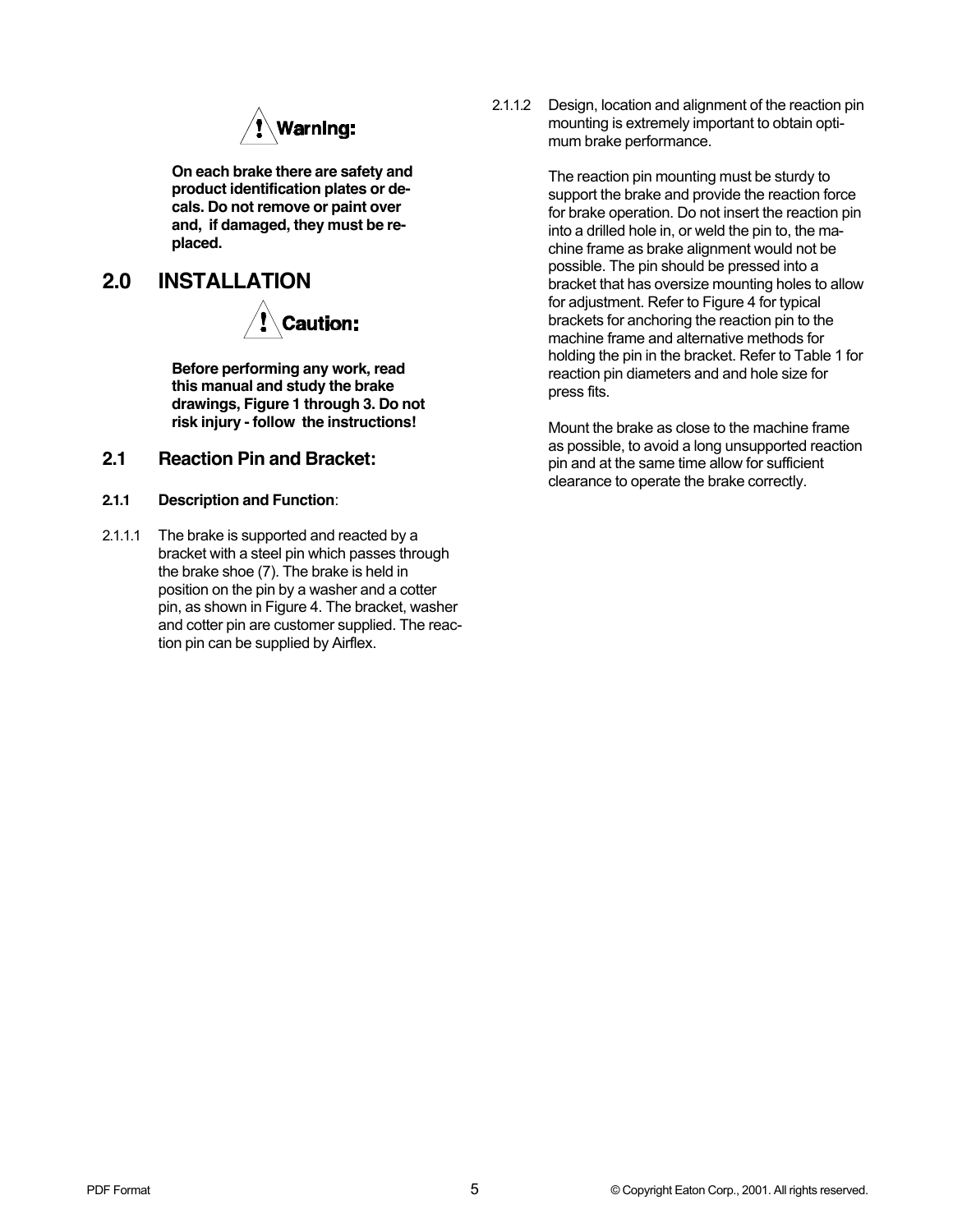



#### **Note:**

- 1. Cut reaction pin to length.
- 2. Locate and spot drill reaction pin for set screw or weld collar as shown.
- 3. Drill mounting bolt hole diameters .125" (3-4mm) oversize. Minimum number of bolts - 4. Minimum recommended bolt diameters are given below.
- 4. Drill and dowel bracket in two places after final brake alignment.
- 5. Tie wire all mounting bolts.

| <b>Brake</b><br><b>Size</b> | <b>Bolt Dia.</b> | <b>Brake</b><br><b>Size</b> | Bold Dia.    |
|-----------------------------|------------------|-----------------------------|--------------|
| 4CS150                      | $.3125"$ (8mm)   | 12CSA200                    | .375" (10mm) |
| 6CSA200                     | $.3125$ " (8mm)  | 15CS300                     | .375" (10mm) |
| 9CSA200                     | 375"<br>(10mm)   | 18CS300                     | .375" (10mm) |

#### **Figure 4- Typical Brake Reaction Brackets**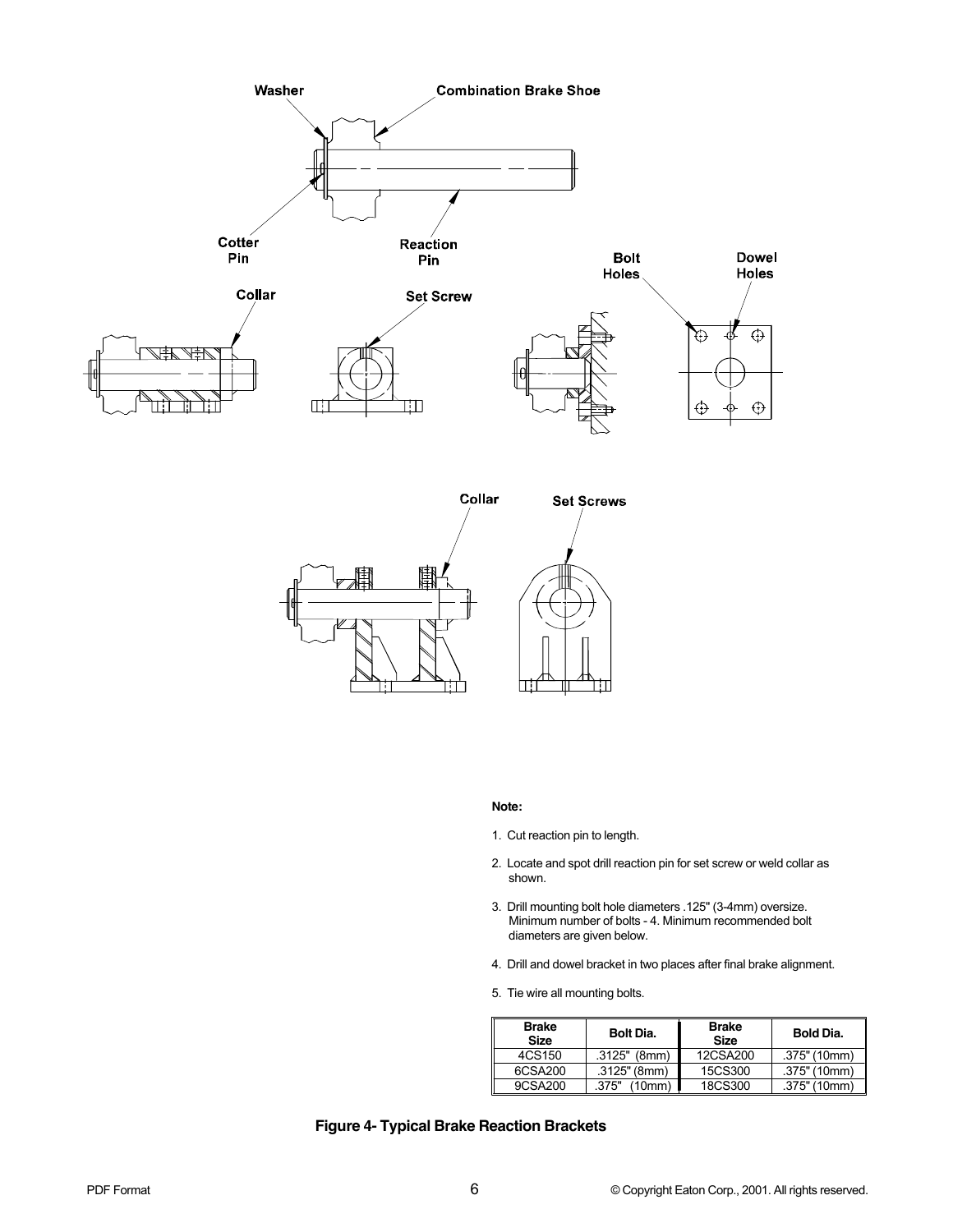|                   | Table 1 - Reaction Pin and Mating Hole Diameters |                                         |
|-------------------|--------------------------------------------------|-----------------------------------------|
| <b>Brake Size</b> | <b>Reaction Pin Diameter</b>                     | <b>Reaction Pin Hole Diameter</b>       |
| 4CS150            | (19.05/19.02mm)<br>.750/.749"                    | (18.99/19.01mm)<br>.7475/.7485"         |
| 6CSA200           | (25.40/25.37mm)<br>1.000/.999"                   | .9975/.9985"<br>(25.34/25.36mm)         |
| 9CSA200           | 1.250/1.249"<br>(31.75/31.72mm)                  | (31.69/31.71mm)<br>1.2475/1.2485"       |
| 12CSA200          | $(38.10/38.07$ mm)<br>1.500/1.499"               | (38.04/38.06mm)<br>1.4975/1.4985"       |
| 15CS300           | $(38.10/38.07$ mm)<br>1.500/1.499"               | 1.4975/1.4985"<br>(38.04/38.06mm)       |
| 18CS300           | $(38.10/38.07$ mm $)$<br>1.500/1.499"            | $(38.04/38.06$ mm $)$<br>1.4975/1.4985" |

2.1.1.3 The reaction pin **must** be free from nicks and burrs. The pin and mating hole diameters for a press fit for each brake size is given in Table 1.

#### 2.1.2 **Installation Procedure**

- 2.1.2.1 Slide the reaction pin into the reaction hole in the brake shoe (7) to check for interference. The brake must pivot freely on the pin. Remove the pin for mounting to the bracket.
- 2.1.2.2 Mount the reaction pin and bracket according to the Table 2 center-distance required from the center of the brake drum to the center of the reaction hole in the brake shoe (7). Mount the brackets leaving the fasteners finger tight so that when the brake is installed it can be aligned. For the CS type brakes, coat the reaction **pin** with a National Lubricating Grease Institute (NLGI) No. 2 molybdenum disulfide grease. For the CSA type brakes, coating of the reaction pin is not required, just ensure that the reaction pin is clean and free of contamination.

|                             | Table 2                                                            |
|-----------------------------|--------------------------------------------------------------------|
| <b>Brake</b><br><b>Size</b> | <b>Reaction Pin Center to Brake</b><br><b>Drum Center Distance</b> |
| 4CS150                      | 2.909/2.922" (73.9/74.2mm)                                         |
| 6CSA200                     | 5.249/5.263" (133.4/133.6mm)                                       |
| 9CSA200                     | 6.660/6.674" (169.2/169.5mm)                                       |
| 12CSA200                    | 8.366/8.380" (212.5/212.8mm)                                       |
| 15CS300                     | 11.997/12.010" (304.8/305.0mm)                                     |
| 18CS300                     | 14.846/14.859" (377.1/377.4mm)                                     |

### **2.2 Brake Mounting**



**The CS and CSA type brakes do not develop equal torque in both directions of drum rotation. The rated torque is developed only when the drum is rotating in the forward direction as indicated by an arrow on the combination brake shoe (7). The torque in the reverse direction is substantially less than the forward torque. Determine the direction of drum rotation and mount the reaction pin such that the drum rotation matches the drum rotation arrows on the brake.**



**Prior to performing any work on the Airflex brake, make sure the machinery will remain in a safe position; set and block the machine in a safe position to prevent hazards when the brake is released.**



**Disconnect all electrical power. Failure to comply with the above can result in personal injury or possibly death.**

2.2.1 The air cylinder (9) used on the CS & CSA brakes has a vent hole (refer to Figure 2). Mount the brake so that this vent hole faces in a downward direction (as shown in Figure 2) or is otherwise guarded to avoid contaminants from entering the cylinder.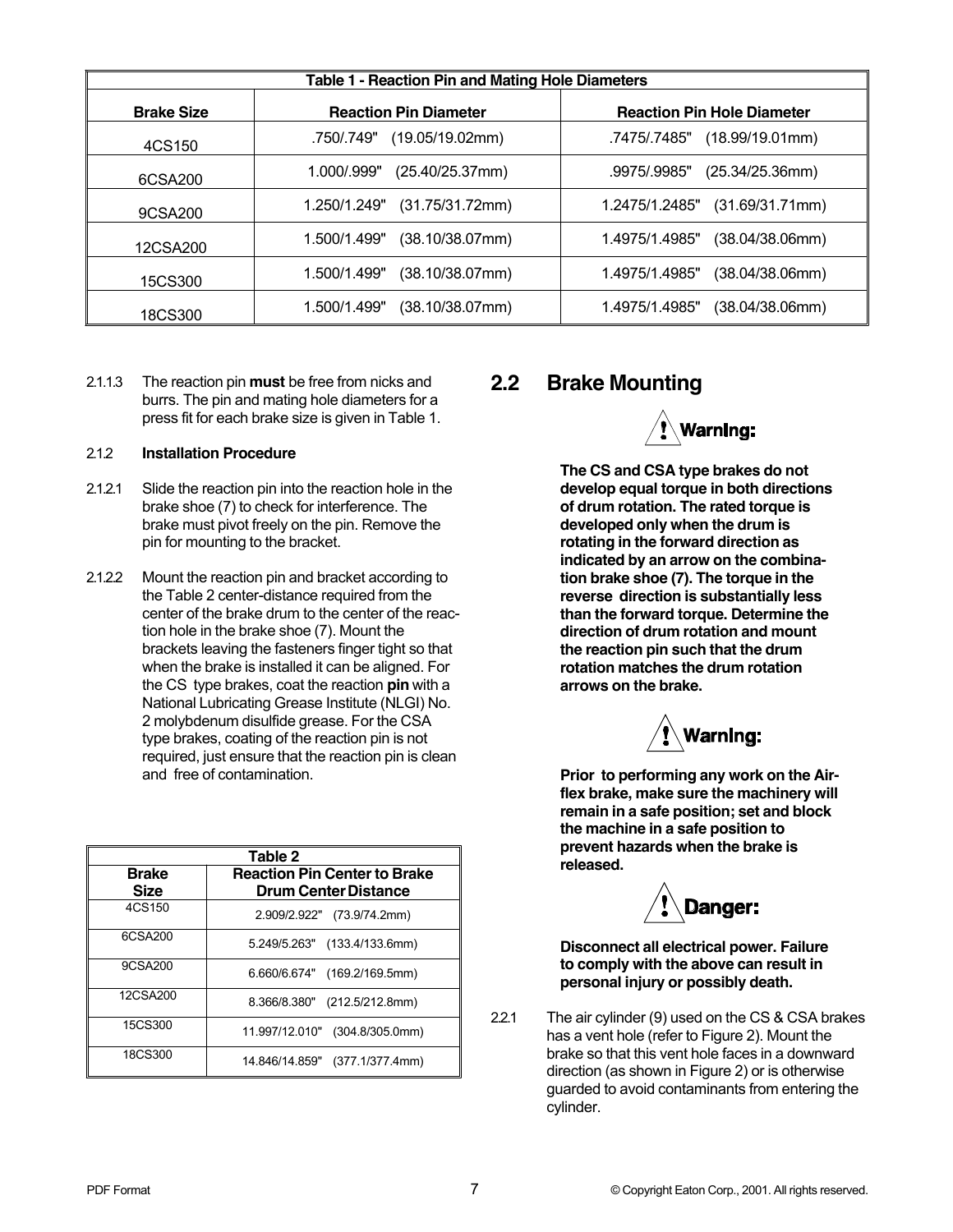- 2.2.2 For applications where the brake drum is overhung on the end of the shaft, proceed to 2.2.3 For applications where the brake drum is mounted on the shaft that is already installed in place proceed to 2.2.4 .
- 2.2.3 For a shaft end mounted brake drum, apply air pressure (see 1.3) to the brake cylinder (9) through the hose assembly (8) to open the brake. With the air pressure applied and the brake open, slide the brake onto the brake drum and reaction pin. Keep in mind that the drum **MUST** rotate in the direction indicated by the arrow on the brake shoe (7). Install the reaction pin washer and the cotter pin to position the brake. Release the air pressure and proceed to 2.3 for brake alignment.
- 2.2.4 For a brake drum installed on a shaft that is mounted between bearings, the brake can be partially disassembled in order to install it. Proceed as follows:



**Do NOT apply air pressure to the release cylinder (9) during brake disassembly. Failure to release the air pressure will result in exposure to hazardous conditions or personal injury.**

2.2.4.1 The design of the brake is different for the various sizes. Disassemble as follows:

#### **A. 4CS150 Brake:**

Remove locknut (24) and back off locknut (23) slowly to relieve the spring pressure. Remove locknut (23), washer (21), spring rod (22), spring (20) and washer (25). The brake shoe (3) should now be free to pivot on pin (4) to open the brake. If there is not enough room for the brake shoe to swing, it can be removed by disassembling one snap ring (5) and pin (4).

#### **B. 6CSA200, 9CSA200 and 12CSA200 Brakes:**

Remove locknut (24). The end of the spring rod (22) is square. With a wrench, turn the spring rod CCW to relieve the spring pressure. Remove the spring rod (22), washer (21) and spring (20). The clevis (26) should now be free to swing up and away from the brake shoe (3) with the clevis out of the way the brake shoe should now be free to pivot on pin (4) to open the brake. If there is not enough room for the brake shoe to swing, it can be removed by disassembling one snap ring (5) and pin (4).

#### **C. 15CS300 and 18CS300 Brakes:**

Loosen locknut (24). With a wrench, back out the spring rod (22) CCW to relieve the spring pressure. Remove the spring rod, washer (21), and spring (20). Remove the shipping wire that fastens the clevis (26) to brake shoe (7). Slide the clevis from the brake. The brake shoe should now be free to pivot on pin (4) to open the brake. If there is not enough room for the brake shoe to swing, it can be removed by disassembling one snap ring (5) and pin (4).

- 2.2.4.2 Make sure that there are no burrs or nicks on the reaction pin. If there are, remove them before proceeding. For the CS type brakes coat the reaction pin and the reaction hole in brake shoe (7) with an NLGI No. 2 molybdenum disufide grease. For the CSA type brakes, coating of the reaction pin and the reaction hole in the brake shoe is not required, just ensure that the pin and the hole areas are clean and free of contaminants.
- 2.2.4.3 For the 4CS150, slide the brake shoe (7) onto the drum and onto the reaction pin. For the 6CSA200, 9CSA200 and 12CSA200 brakes, slide the brake shoe (7) (with the bushings (33) and clevis (26) in place) onto the drum and onto the reaction pin.



**The clevis (26) must be installed ON the bushings (33). Failure to have the clevis properly installed may result in hazardous conditions which can cause personal injury or machine damage.**

For the 15CA300 and 18CS300 brakes, slide the clevis (26) over the reaction hole in brake shoe (7), align the holes and slide the assembly onto the drum and onto the reaction pin. The reaction pin goes through both the clevis and the brake shoe.

2.2.4.4 If the pin (4) has been removed, remove any burrs or nicks and coat it and the holes in the brake shoes (7) and (3) with an NLGI No. 2 molybdenum disulfide grease.

> On brakes 6CSA200, 9CSA200, 12CSA200, 15CS300 and 18CS300, remove any burrs or nicks on the end of the spring rod (22) that is inserted in brake shoe (3) and coat it and the hole with an NLGI No. 2 molybdenum disulfide grease.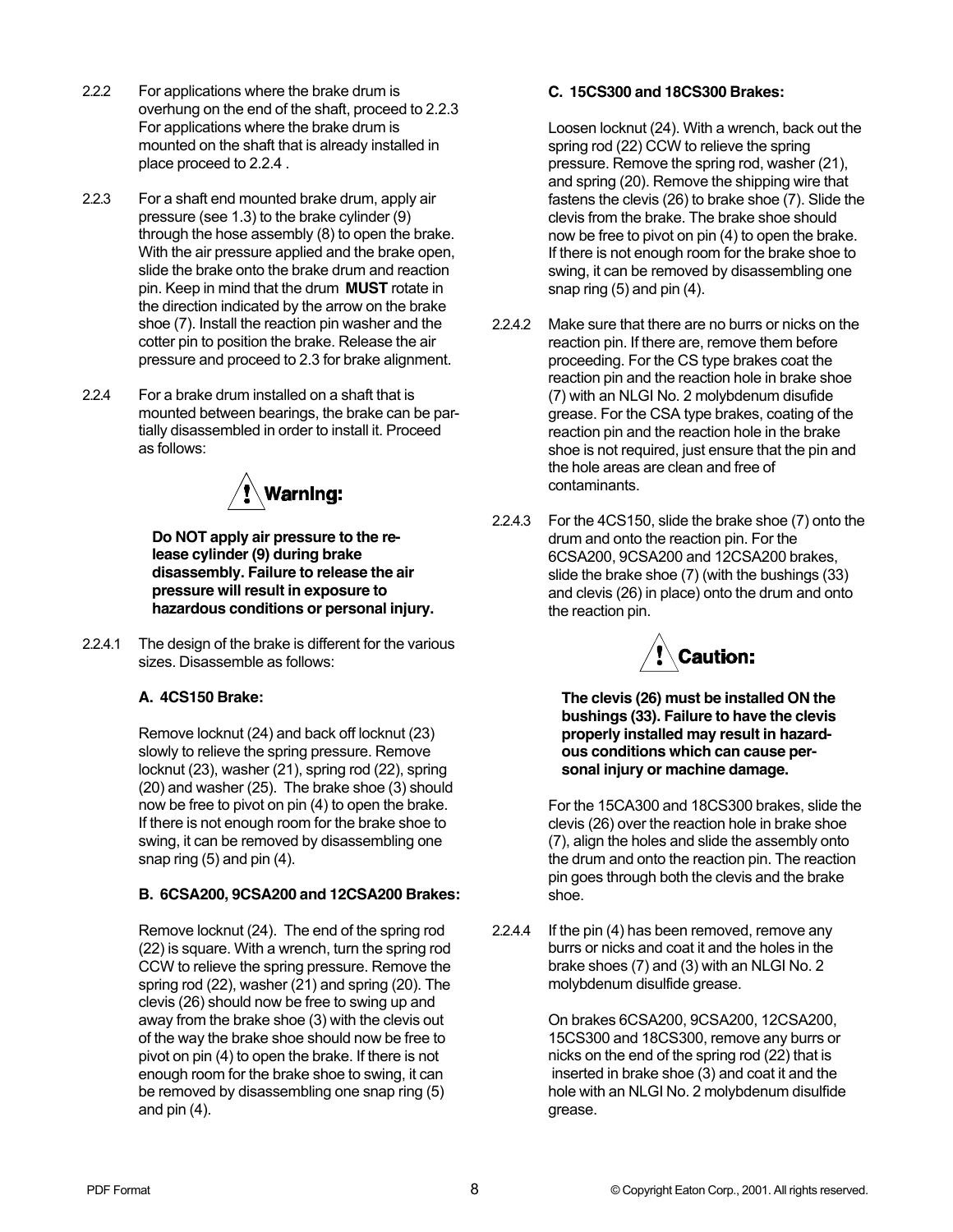- 2.2.4.5 Reassemble the brake by following the disassembly instructions in a reverse sequence from that given in 2.2.4.1.
- 2.2.5 Adjust the brake according to the instructions given in 3.2.
- 2.2.6 Align the brake according to the instructions given in 2.3.
- 2.2.7 If an off-balance mounting as shown in Figure 5 is necessary, the top shoe may ride on the drum when the brake is released. To prevent shoe dragging, the bottom shoe must be supported with an adjustable device similar to that shown in the figure.



**Figure 5 - Typical Off-Balance Brake Mounting**



**The brake shoes must not drag when the brake is released. Dragging may result in rapid friction material wear and heat generation which could result in loss of brake torque.**

#### **2.3 Brake Alignment**

- 2.3.1 With the brake clamped around the drum (no applied air pressure), temporarily secure the reaction pin bracket assembly to the machine frame.
- 2.3.2 Apply and release the air pressure to the brake to open and close the brake shoes. Observe dimensions A, B and C as shown in Figure 6. These dimensions should be identical top to bottom, as well as front to back, with the brake either engaged or released.
- 2.3.3 If the brake has a twisting or cocking motion when it releases or engages, this indicates misalignment and should be corrected by shimming or shifting of the reaction pin bracket for proper alignment of the brake to the drum.
- 2.3.4 After a satisfactory location has been established with proper running clearance assured, anchor the reaction pin bracket by doweling to eliminate any possibility of movement. Safety wire the reaction pin bracket mounting screws.



**Figure 6 - Brake Alignment**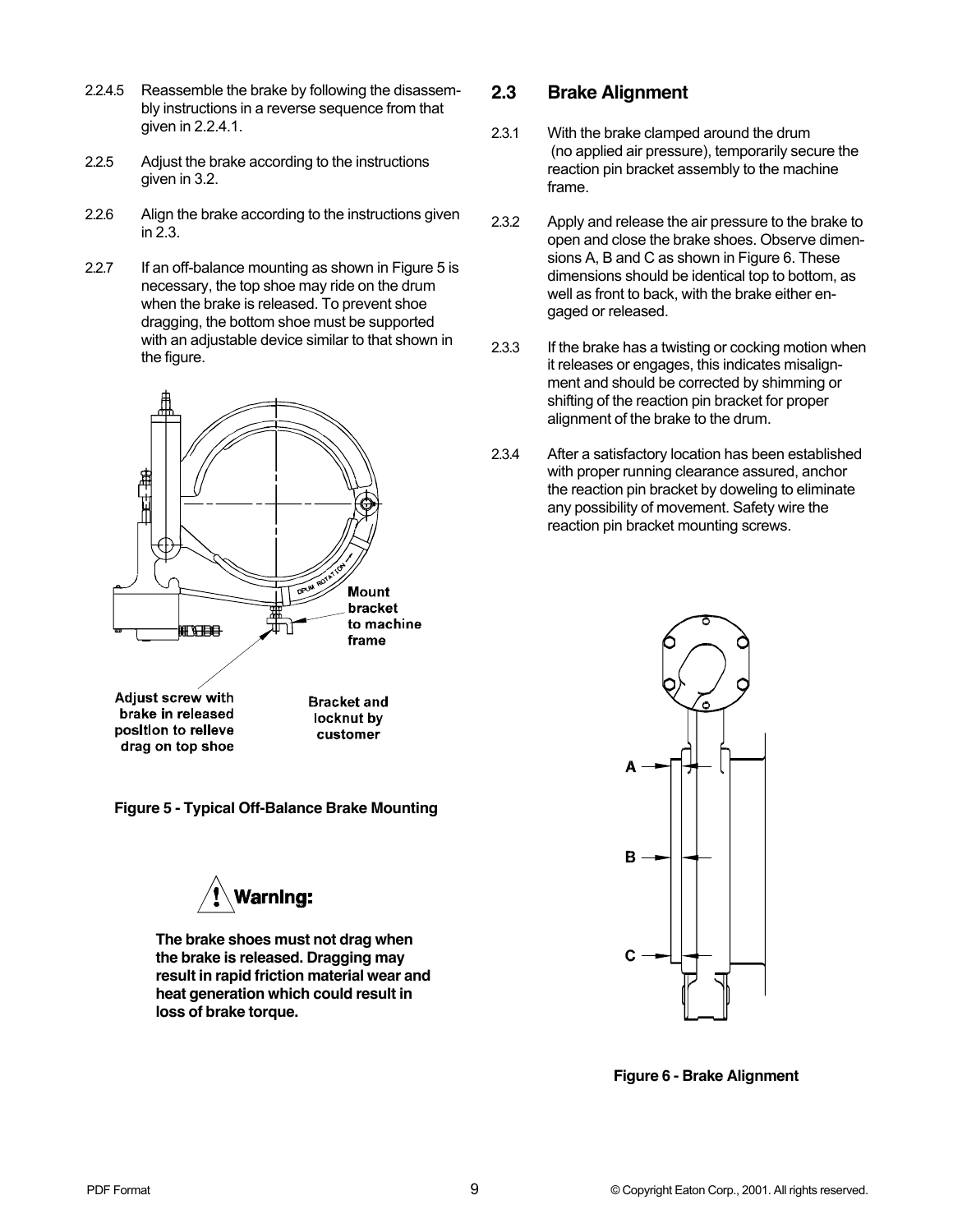#### **2.4 Air Piping**

- 2.4.1 Ensure that pneumatic piping is free of foreign material such as pipe thread sealer, metal chips, etc. Pipe ends must be reamed after cutting to prevent reduction of effective pipe diameter. Use 1/4" pipe for the 4CS150 brake and 1/2" pipe for all other sizes. Use minimum length of piping between solenoid air valve and brake. Excessive piping and other restrictions will slow down the response time of the brake. A flexible hose (8) to allow freedom of movement **must** be installed between the brake and a rigid supply line.
- 2.4.2 For dual mounted brake installations, it is important to "tee" the two brake air cylinders, with two equal short lengths of flexible hose, into a single flow control valve and air supply. Utilizing a single flow control valve aids in synchronizing dual brake action during engagement.
- 2.4.3 Refer to 1.3 for operating air pressure requirements.

# **3.0 MAINTENANCE**



**Before performing any work, read this manual and study the brake drawings, Figures 1 through 3. Do not risk injury follow the instructions!**

#### **3.1 Inspection:**

Periodically or whenever the machinery is shut down for maintenance, inspect the brake, brake drum, supports and air connections for wear, damage or conditions that will affect brake performance. This section contains items to check and action to take during an inspection. Check the parts list, Table 7 and 8, for kits and subassemblies that are available for these brakes.



**Safety and product identification plates or decals are attached to the brake. Do not remove or paint over. Replace any that are damaged.**



**Prior to performing any work on the Airflex brake, make sure the machinery will remain in a safe position, set and block the machine in a safe position to prevent hazards when the brake is released.**



**Disconnect all electrical power. Failure to comply with the above can result in personal injury or possible death.**

- **3.1.1 Brake Drum Friction Surface:**
- 3.1.1.1 If the surface of the drum is badly grooved or worn, the surface may be remachined. However, the drum O.D. **must not** be smaller than that given in Table 3.



**Do not machine the drum diameter below the minimum allowable drum diameter, brake torque can rapidly reduce to zero torque even though the friction lining is only partially worn.**

3.1.1.2 Check the drum surface for grease or oil contamination. The surface may be cleaned with a cloth dampened with a solvent.



**Most solvents are flamable and to avoid personal injury or damage to the equipment, use solvents only according to the solvent manufacturer's instructions.**

**Do not allow oil or grease on the drum friction surface or the linings to accumulate or significant reduction in torque capability of the brake may occur.**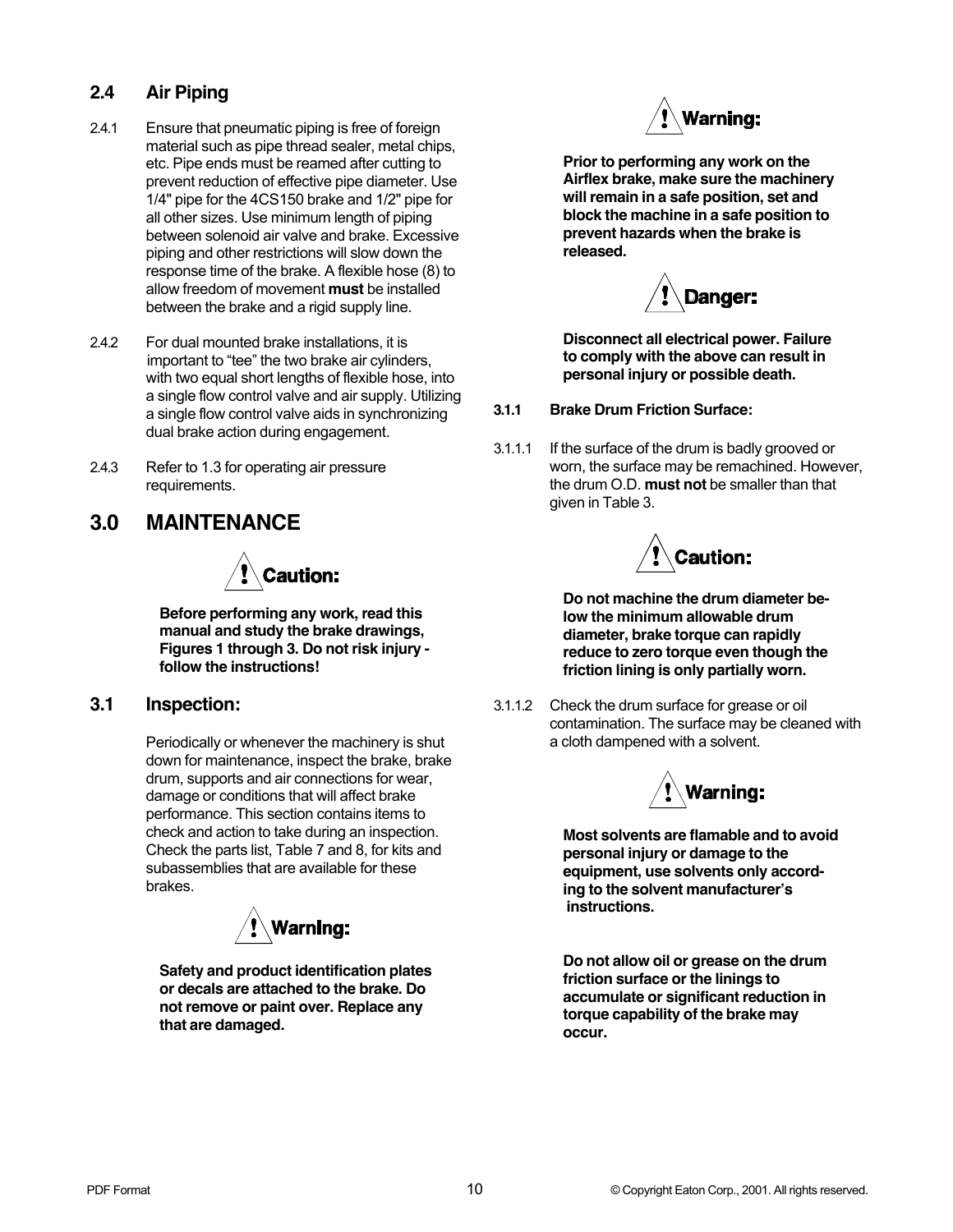|                   |                             | Table 3 - Original and Minimum Drum Diameters |                   |                             |                                   |
|-------------------|-----------------------------|-----------------------------------------------|-------------------|-----------------------------|-----------------------------------|
| <b>Brake Size</b> | Original<br><b>Diameter</b> | <b>Minimum</b><br><b>Diameter</b>             | <b>Brake Size</b> | Original<br><b>Diameter</b> | <b>Minimum</b><br><b>Diameter</b> |
| 4CS150            | 4.000" (101.6mm)            | $3.922"$ (99.6mm)                             | 12CSA200          | 12.000" (304.8mm)           | 11.906" (302.4mm)                 |
| 6CSA200           | (152.4mm)<br>6.000"         | (150.0mm)<br>5.906"                           | 15CS300           | 15.000" (381.0mm)           | 14.875" (377.8mm)                 |
| 9CSA200           | $9.000"$ (228.6mm)          | 8.906"<br>(226.2mm)                           | 18CS300           | 18.000" (457.2mm)           | 17.875" (454.0mm)                 |

#### **3.1.2 Friction Linings (6):**

3.1.2.1 Friction linings that have been worn to the minimum allowable thickness as given in Table 4 **must** be replaced (refer to 3.3).



**The friction linings do not normally wear evenly, but must be replaced when the minimum thickness is attained at any point of the working friction material surface. If the lining thickness is below the minimum, the rivet head will score the drum and the friction lining may come loose.**

3.1.2.2 If the friction linings are glazed, they may be lightly sanded to remove the glazing PROVIDING THEY DO NOT CONTAIN ASBESTOS.



**Older linings (woven type) used on the brake assemblies may have contained asbestos. Current linings are a molded material (non-woven) with a steel metal backing. If the lining is found to not have the steel backing it may contain asbestos. Using appropriate precautions for working with asbestos, remove the linings and dispose of properly. DO NOT ATTEMPT TO SAND FRICTION MATERIAL CONTAINING ASBESTOS.**



**When working with any friction material, regardless of whether or not it contains asbestos, always wear approved safety equipment.**

3.1.2.3 If the friction linings have been contaminated by grease or oil, they must be replaced. Refer to 3.3.



**Do not allow oil or grease to accumulate on the friction lining or drum surface or significant reduction in torque capability of the brake may occur.**

- **3.1.3 Assembled Spring and Free Spring Height Checks:**
- 3.1.3.1 With the brake engaged (no air pressure applied), measure the assembled spring height "D" . Refer to Figures 1 through 3 for location of dimension "D" . If necessary, adjust per instructions in 3.2.

If the assembled spring height has been adjusted and the brake does not develop proper torque, the spring may have taken a set. For the 4CS150 brake, remove locknut (24) and back off locknut (23) slowly to relieve the spring pressure. For the other brakes, loosen locknut (24) and turn the spring rod (22) CCW to relieve the spring pressure.

Measure the free height of the spring (20). If the free height is less than that given in Table 5, the spring must be replaced. If the free height is **not** less, reassemble the brake and adjust per 3.2.

|                   |                              | Table 4 - Original and Minimum Friction Lining Thickness |                   |                              |                                    |
|-------------------|------------------------------|----------------------------------------------------------|-------------------|------------------------------|------------------------------------|
| <b>Brake Size</b> | Original<br><b>Thickness</b> | <b>Minimum</b><br>Thickness                              | <b>Brake Size</b> | Original<br><b>Thickness</b> | <b>Minimum</b><br><b>Thickness</b> |
| 4CS150            | $0.250$ " (6.4mm)            | $0.125"$ (3.2mm)                                         | 12CSA200          | $0.312"$ (7.9mm)             | $0.156"$ (4.0mm)                   |
| 6CSA200           | $0.312"$ (7.9mm)             | $0.156"$ (4.0mm)                                         | 15CS300           | $0.375$ " (9.5mm)            | $0.188"$ (4.8mm)                   |
| 9CSA200           | $0.312"$ (7.9mm)             | $0.156"$ (4.0mm)                                         | 18CS300           | $0.375$ " (9.5mm)            | $0.188"$ (4.8mm)                   |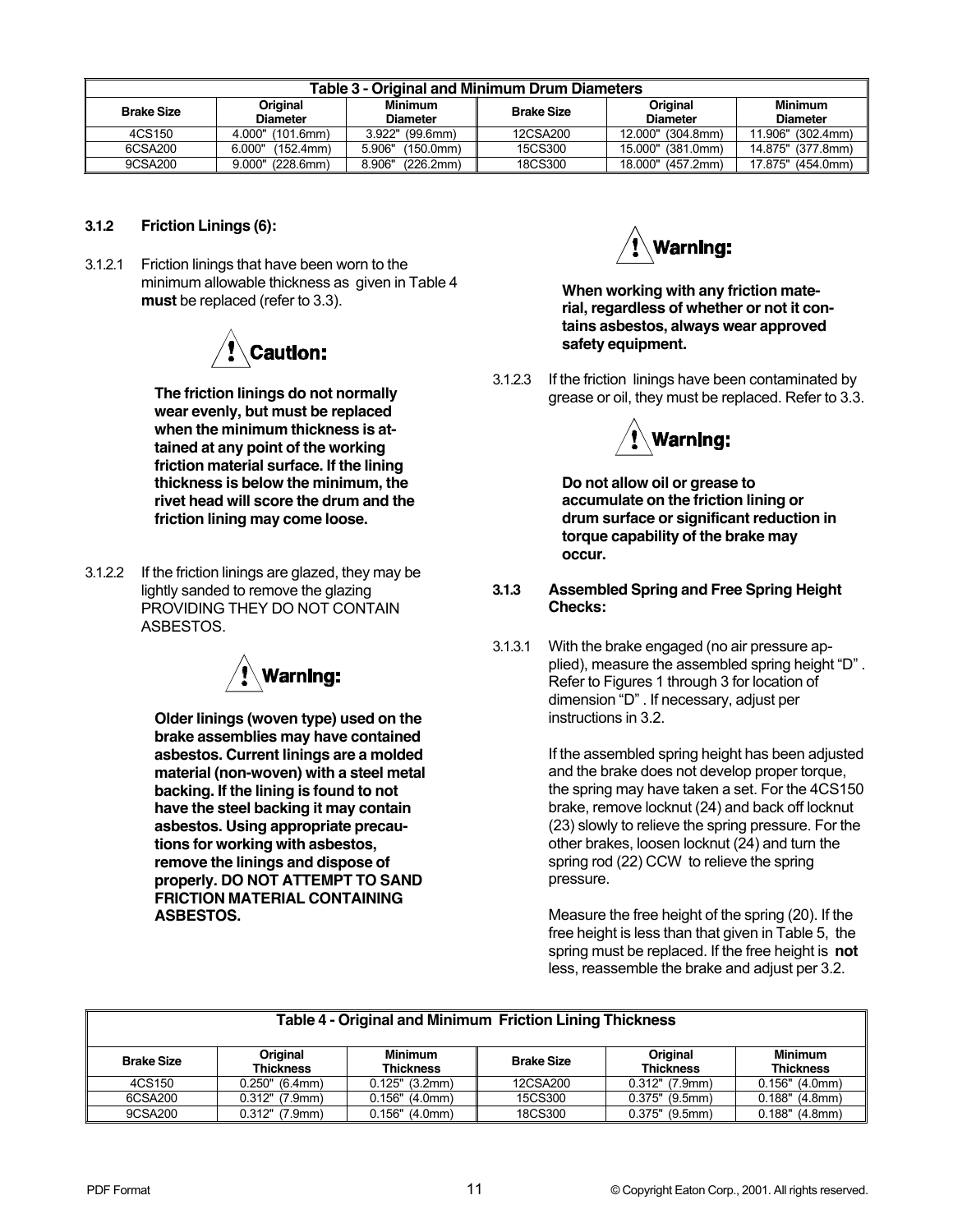|                   | Table 5 - Minimum Spring Free Height |                   |                                      |
|-------------------|--------------------------------------|-------------------|--------------------------------------|
| <b>Brake Size</b> | <b>Minimum</b><br><b>Free Height</b> | <b>Brake Size</b> | <b>Minimum</b><br><b>Free Height</b> |
| 4CS150            | $2.91"$ (74mm)                       | 12CSA200          | 5.88" (149mm)                        |
| 6CSA200           | 4.89" (124mm)                        | 15CS300           | 5.88" (149mm)                        |
| 9CSA200           | 5.88" (149mm)                        | 18CS300           | 5.88" (149mm)                        |



**If the brake sring (20) free height is less than the minimum, proper brake torque will not be developed.**

- **3.1.4 Reaction Mounting Pin and Pin (4):**
- 3.1.4.1 Check the movement of the brake on the reaction pin and at pin (4). The brake should move freely at both pins to allow the brake to pivot for full brake wrap-up and lining contact when the brake is engaged.
- 3.1.4.2 If the brake does not pivot freely at both pins, the brake should be removed from the machine (in the reverse sequence from that in which it was installed per 2.0) and the pins and mating bores cleaned. To clean the pin (4) the brake must be partially disassembled. Refer to 2.2.5.
- 3.1.4.3 For the 6CSA200, 9CSA200 and 12CSA200 brakes, check for fit of the brake on the reaction pin. If the brake can be moved in any direction (other than pivoting on the reaction pin) with air pressure applied, 0.030" (0.76mm) or more, the bushings (33) should be replaced. To replace the bushings, remove the brake from the machine in the reverse sequence from that in which it was installed per 2.0 and disassemble per 2.2.4. Refer to 3.5 to remove and install the bushings.
- 3.1.4.4 Before reassembly, for the CS type brakes, coat the reaction pin and mating bore with an NLGI No. 2 molybdenum disulfide grease. For the CSA type brakes, coating of the reation pin and mating bore is not necessary, just ensure that the pin and bore areas are clean and free of contamination. Further, for all type brakes, before reassembly, coat the pin (4) and mating bore with the same type of grease as above.
- 3.1.4.5 Reassemble the brake and install per 2.0 . Adjust the brake per 3.2 and align per 2.3.

#### **3.1.5 Air System** Check for leaks and repair.

#### **3.1.6 Sluggish Disengagement:**

- 3.1.6.1 Poor alignment or a loose mounting bracket may cause sluggish disengagement. Align the brake per 2.3 to correct this condition.
- 3.1.6.2 If spring gap settings are correct but disengagement is sluggish, the power cylinder (9) should be checked. (Refer to 3.4). If the piston (12) is distoted or rod (16) is bent, they should be replaced. If the piston (12) has become sluggish due to contaminated air, the piston should be removed from the cylinder and both piston and cylinder cleaned up and lubricated with Dow Corning 55M or equivalent. Refer to 3.4.
- 3.1.6.3 If the piston leaks air or the air cylinder is scored follow instructions per 3.4.
- 3.1.6.4 Low air pressure will cause sluggish brake release. A minimum air pressure as stated in 1.3 is required for proper operation.
- 3.1.7 If no further work is required on the brake or machine, engage the brake, reconnect the electrical power and remove the safety blocks from the machine.

#### **3.2 Brake Adjustments:**

As the friction linings (6) and brake drum wear, the brake will require adjustment to maintain rated torque.



**Do not attempt to increase brake toque with stronger springs or by any other means. Brake failure could result in exposure to personal injury or damage to the machine. Proper brake adjustment and good friction surface conditions will provide optimum torque conditions.**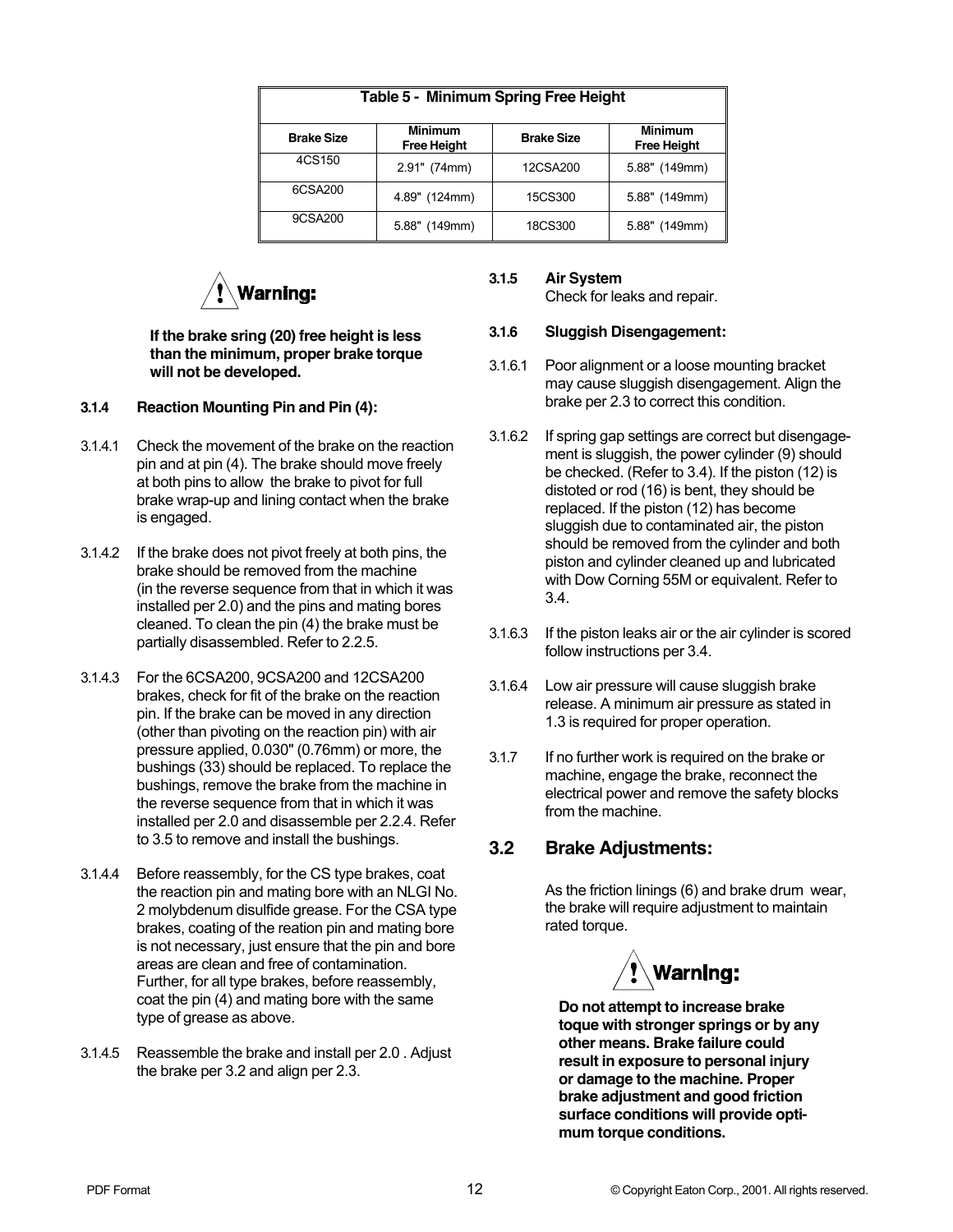

**Prior to performing any work on the Airflex brake, make sure the machinery will remain in a safe position, set and block the machine in a safe position to prevent hazards when the brake is released.**

**Danger:** 

**Diconnect all electrical power. Failure to comply with the result in personal injury or possibly death.**



**Set and block the machine in a safe position to prevent hazards when the brake is released. Disconnect all electrical power.**

#### **3.2.1 Spring Adjustment:**

With the air pressure released from the cylinder and the brake clamped to the drum, loosen the locknut (24) and turn the spring rod (22) until the spring height dimension given in Table 6 is achieved. The location of spring height measurement is shown in Figure 1 through 3. Tighten the locknut (24).



**Do not compress the spring below the specified dimension "D". To do so could produce a high level of stress in the brake components, may cause failure of the brake, and it may make it impossible to release the brake from the drums resulting in possible personal injury.**

**3.2.2 Running Gap Clearance Adjustment:**

#### **3.2.2.1 Brake Sizes 4CS150, 15CS300 and 18CS300:**

Apply operating air pressure (refer to 1.3) to the cylinder (9) . Loosen locknut (18) and back off adjusting screw (19) until the piston (12) bottoms in the cylinder. Then, tighten adjusting screw (19) to obtain a 0.04" to 0.05" (1.02mm to 1.27mm) clearance between each friction shoe and the brake drum. Tighten locknut (18). Proceed to 3.2.3.

#### **3.2.2..2 Brake Sizes 6CSA200, 9CSA200 and 12CSA200:**

Apply operating air pressure (refer to 1.3) to the cylinder (9). Loosen locknut (24) and adjust spring rod (22) to obtain 0.04" to 0.05" (1.02mm to 1.27mm) clearance gap between each friction lining and the brake drum. Tighten locknut (24). Proceed to 3.2.3.



**Do not overtighten the spring rod adjusting screw. Failure to maintain the clearance gap between the friction linings and brake drum when adjusting can result in brake structural damage, brake failure and possible personal injury.**

3.2.3 Apply and release the operating air pressure several times to ensure that the spring height and brake shoe clearances are maintained. Readjust per the above procedure if required. Tighten all locknuts.



**All locknuts must be tightened. Failure to tighten the locknuts will result in loss of brake adjustment and loss of**

|                   | Table 6 - Assembled Spring Height |                   |                     |
|-------------------|-----------------------------------|-------------------|---------------------|
| <b>Brake Size</b> | Spring Height "D"                 | <b>Brake Size</b> | Spring Height "D"   |
| 4CS150            | 2.250" (57.2mm)                   | 12CSA200          | 5.000" (127.0mm)    |
| 6CSA200           | 4.178" (106.1mm)                  | 15CS300*          | 5.188"<br>(131.8mm) |
| 9CSA200           | 4.917"<br>(124.9mm)               | 18CS300*          | 5.188"<br>(131.8mm) |

\* For the 15CS300 and 18CS300 brakes, use only Airflex supplied springs (item 20, part number 000071 x 0089, Table 7) compressed to the height given. Discard all other springs. The 000071 x 0089 spring can be identified by the following nominal dimensions and description:

1) 1.5" O.D. x 0.75 I.D. x 6.00" long (38.1 mmx19.1mmx152.4mm).

2) Red original color.

3) 15-3/4 total number of coils.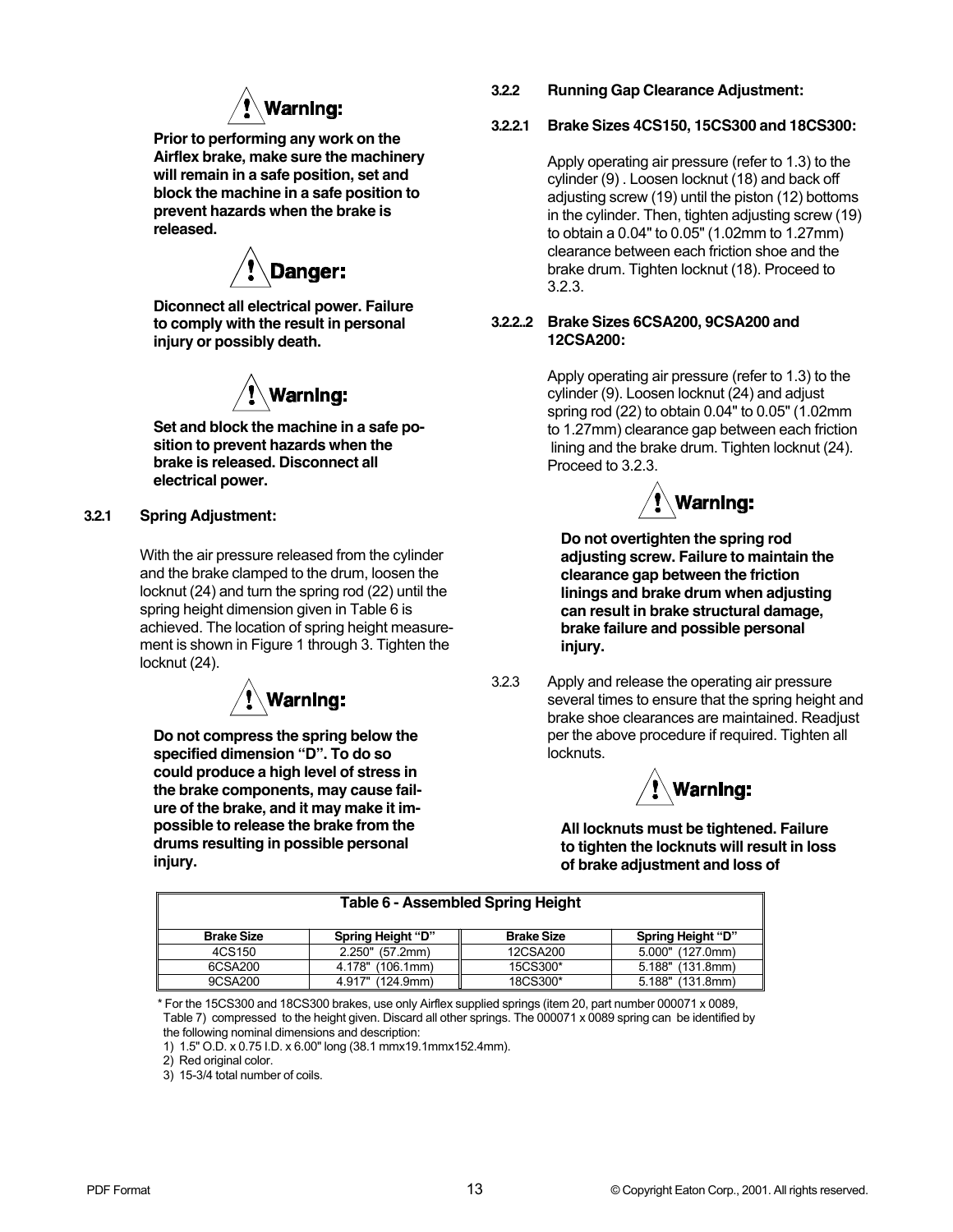**braking torque which could result in personal injury or damage to the machine.**

**If for any reason the spring retainer (26) has been removed from the 4CS150 brake, it may be reinstalled before proceeding with machine operation. Failure to do so could result in personal injury.**

- 3.2.4 If faster brake response is desired, the clearance between the friction shoes and the brake drum can be reduced below the value given in 3.2.1 or 3.2.2. The clearance selected, however, **must** be such that no contact occurs between the rotating drum and the released brake shoes.
- 3.2.5 Engage the brake and remove the safety blocks installed in 3.2. Reconnect the electrical power supply to the machine.
- 3.2.6 If an off- balance mounting is used refer to 2.2.7, the support **must** be adjusted to prevent the linings from dragging on the drum when the brake is engaged.



**The brake shoes must not drag when the brake is released. Dragging may result in rapid friction material wear and heat generation which could result in loss of brake torque.**

#### **3.3 Friction Lining Replacement:**

Refer to the parts list Table 7 for parts that are available for these brakes.



**Older linings (woven type) used on the brake assemblies may have contained asbestos. Current linings are a molded material (non-woven) with a steel metal backing. If the lining is found to not have the steel backing it may contain asbestos. Using appropriate precautions for working with asbestos, remove the linings and dispose of properly. DO NOT ATTEMPT TO SAND FRICTION MATERIAL CONTAINING ASBESTOS.**



**When working with any friction material, regardless of whether or not it contains asbestos, always wear approved safety equipment.**



**Friction linings that are worn below the minimum allowable thickness given in Table 4 or that have been contaminated with oil or grease, MUST be replaced, otherwise, the brake torque capability will be reduced and a hazardous condition may result.**

3.3.1 The brake linings may be replaced in the field.



**Use only Airflex supplied friction linings. Friction linings not supplied by Airflex may NOT produce adequate torque or wear and a hazardous condition may result.**

3.3.2 Before performing any work on the brake, exhaust and disconnect the air supply to the brake.



**Prior to performing any work on the Airflex brake, make sure the machinery will remain in a safe position; set and block the machine in a safe position to prevent hazards when the brake is released.**



**Disconnect all electrical power. Failure to comply with the above can result in personal injury or possibly death.**

3.3.3 In order to be able to replace the linings, remove the brake from the machine by following in reverse order the installation instructions given in 2.2.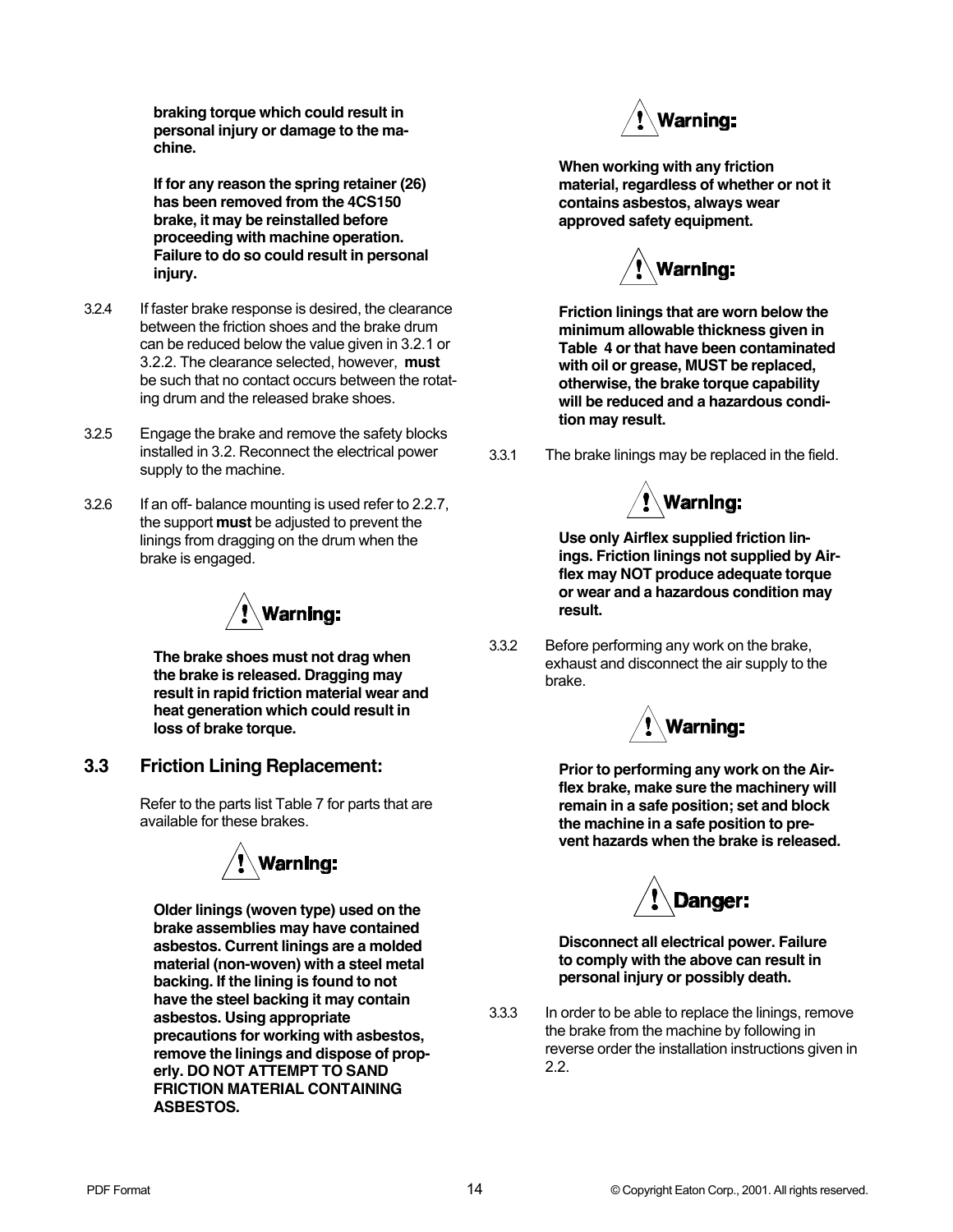#### **3.3.4 Lining Replacement:**

To facilitate lining removel, the brake can be partially disassembled by following the instructions given in 2.2.5.1.

Drill out the old rivets (19) and remove the linings. Start fastening the new linings at the center and work towards the ends.

- 3.3.5 Reassemble the brake and install on the machine per the instructions given in 2.2.5.2. through 2.2.5.5. Adjust the brake per 3.2 and align the brake per 2.3.
- 3.3.6 Connect the air supply and engage the brake. Reconnect the electrical power and remove the machine safety blocks.

#### **3.4 Cylinder and/or Piston Replacement:**

Refer to the parts lists Table 7 and Table 8 for parts or replacement kits that are available for these brakes.



**Prior to performing any work on the Airflex brake, make sure the machinery will remain in a safe postion; set and block the machine in a safe position to prevent hazards when the brake is released.**



**Disconnect all electrical power. Failure to comply with the above can result in personal injury or possibly death.**

- 3.4.1 Before performing any work on the brake, disconnect the air supply to the brake.
- 3.4.2 The cylinder (9) and the piston (12) may be replaced with the brake installed on the machine. Disconnect hose assembly (8) from cylinder (9). Remove cap screws (13) and lockwashers (14). The cylinder and piston assembly can now be removed.
- 3.4.3 Inspect the rubber piston (12). If the seal lip on the pressurized side is worn or damaged, it is possible to turn the piston around on the piston rod (16) to utilize the other unworn side.
- 3.4.4 Disassemble the piston from the rod by removing locknut (11).
- 3.4.5 Reassemble using a new piston or turning the old

one round. (Refer to 3.4.3).

- 3.4.6 Thoroughly clean the inside cylinder diameter. If the inside surface is scored, the cylinder **must** be replaced.
- 3.4.7 Coat the inside cylinder diameter with Dow Corning 55M grease or equivalent.
- 3.4.8 Slide the piston assembly into the cylinder and reassemble to the brake shoe (7) using lockwashers (14) and cap screws (13). Connect the hose assembly to the cylinder.
- 3.4.9 Adjust the brake according to instructions given in **3.2 Brake Adjustment.**
- 3.4.10 After all adjustments are made, engage the brake, reconnect the electrical power and remove the safety blocks from the machine.

#### **3.5 Bushing (33) Replacement**



**Prior to performing any work on the Airflex brake, make sure the machinery will remain in a safe position; set and block the machine in a safe position to prevent hazards when the brake is released.**



**Disconnect all electrical power. Failure to comply with the above can result in personal injury or possibly death.**

- 3.5.1 Bushing (33) is only used on brakes 6CSA200, 9CSA200 and 12CSA200. To replace the bushing, the brake must be removed from the machine. Remove the brake by performing in reverse sequence the instructions given in 2.0.
- 3.5.2 There are two bushings pressed into the reaction pin bore of brake shoe (7). One bushing protrudes out from the surface of the brake 0.265" (6.7mm) on one side of the brake shoe while the second bushing protrudes 0.265" (6.7mm) from the other side of the brake shoe.
- 3.5.3 With the brake removed from the machine and the air supply disconnected, carefully loosen the jam nut (24) and turn the spring rod (22) CCW to relieve the spring pressure.Spread the open end of the clevis (26) on each side of brake shoe (7) **just enough** to clear the end of the bushing. Remove the clevis. The spring and spring rod will come off of the brake with the clevis.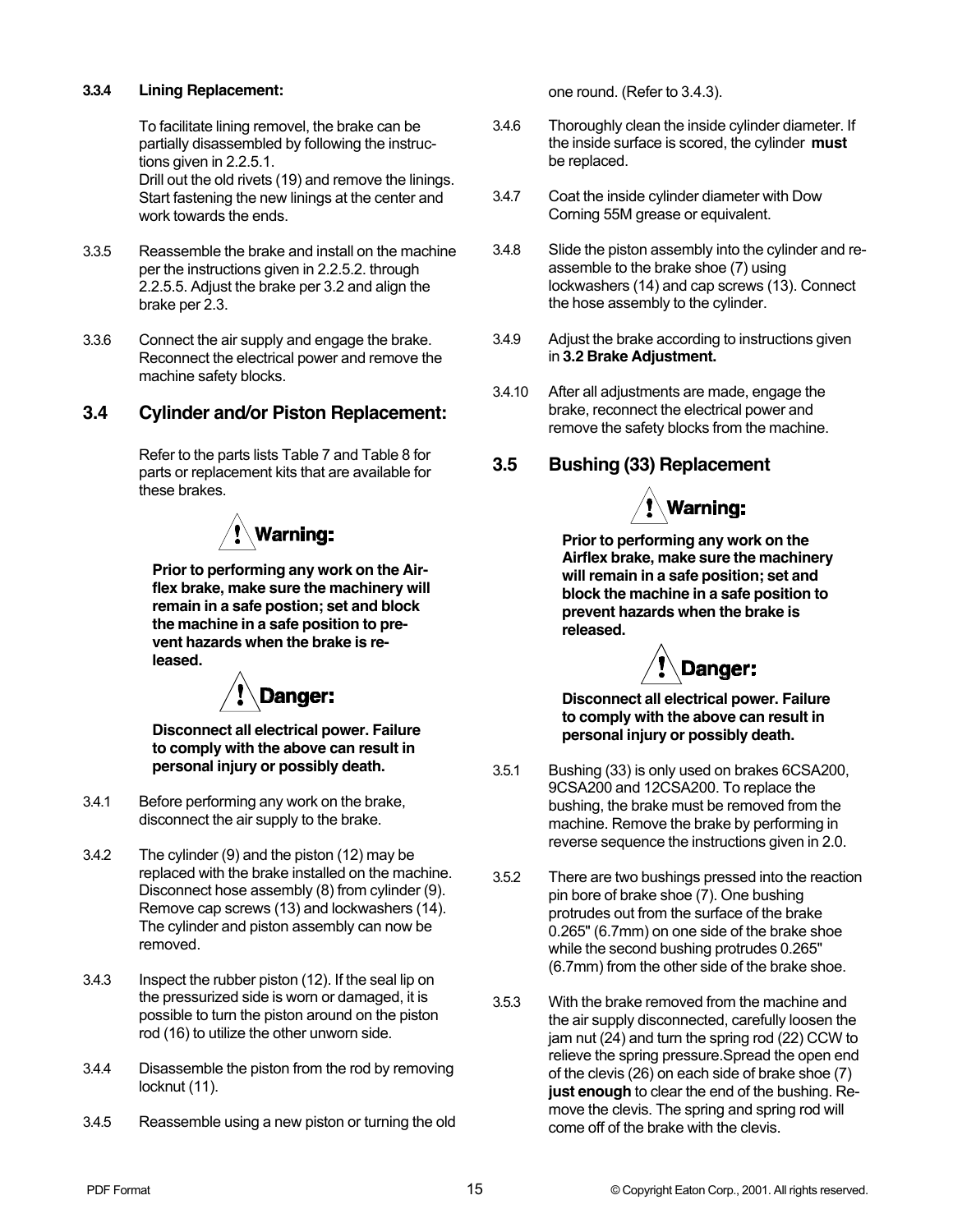

**Do not spread the open end of the clevis more than the minimum required for disassembly or the clevis may be bent resulting in poor clevis/bushing alignment and degraded brake performance. The clevis thru hole bearing areas must be in full contact with the bronze bushings when properly assembled.**

3.5.4 Press out both bushings from the brake shoe. Install the new bushings by first pressing one bushing into the reaction pin hole in the brake shoe until 0.265" (6.7mm) of the bushing protrudes from the surface of the brake shoe. Install the second bushing in the other side of the brake shoe until it also protrudes 0.265" (6.7mm) from the surface of the brake shoe.



**Do not operate the brake without the above bushing installed (per 3.5.4) in the brake shoe. Failure to have the bushings properly installed may result in hazardous conditions whcih can cause personal injury or machine damage.**

- 3.5.5 When installed, one end of the spring rod is contained in a hole in brake shoe (3). Remove any burrs or nicks from this end of the spring rod and coat the end with an NLGI No. 2 molybdenum disulfide grease.
- 3.5.6 Reassemble the brake keeping in mind not to spread the clevis more than **absolutely** necessary to clear the bushings.



**Do not spread the open end of the clevis more than the minimum required for disassembly or the clevis may be bent resulting in poor clevis/bushing alignment and degraded brake performance. the clevis thru hole bearing areas must be in full contact with the bronze bushings when properly assembled.**

# **4.0 ORDERING INFORMATION/ TECHNICAL ASSISTANCE**

#### **4.1 Equipment Reference**

4.1.1 In any correspondence regarding Airflex Equipment, refer to the information on the product nameplate and call or write:

> Eaton Corporation Airflex Division 9919 Clinton Road Cleveland, Ohio 44144 Tel: (216) 281-2211 Toll Free: (800) AIRFLEX or (800) 824-1586 Fax: (216) 281-3890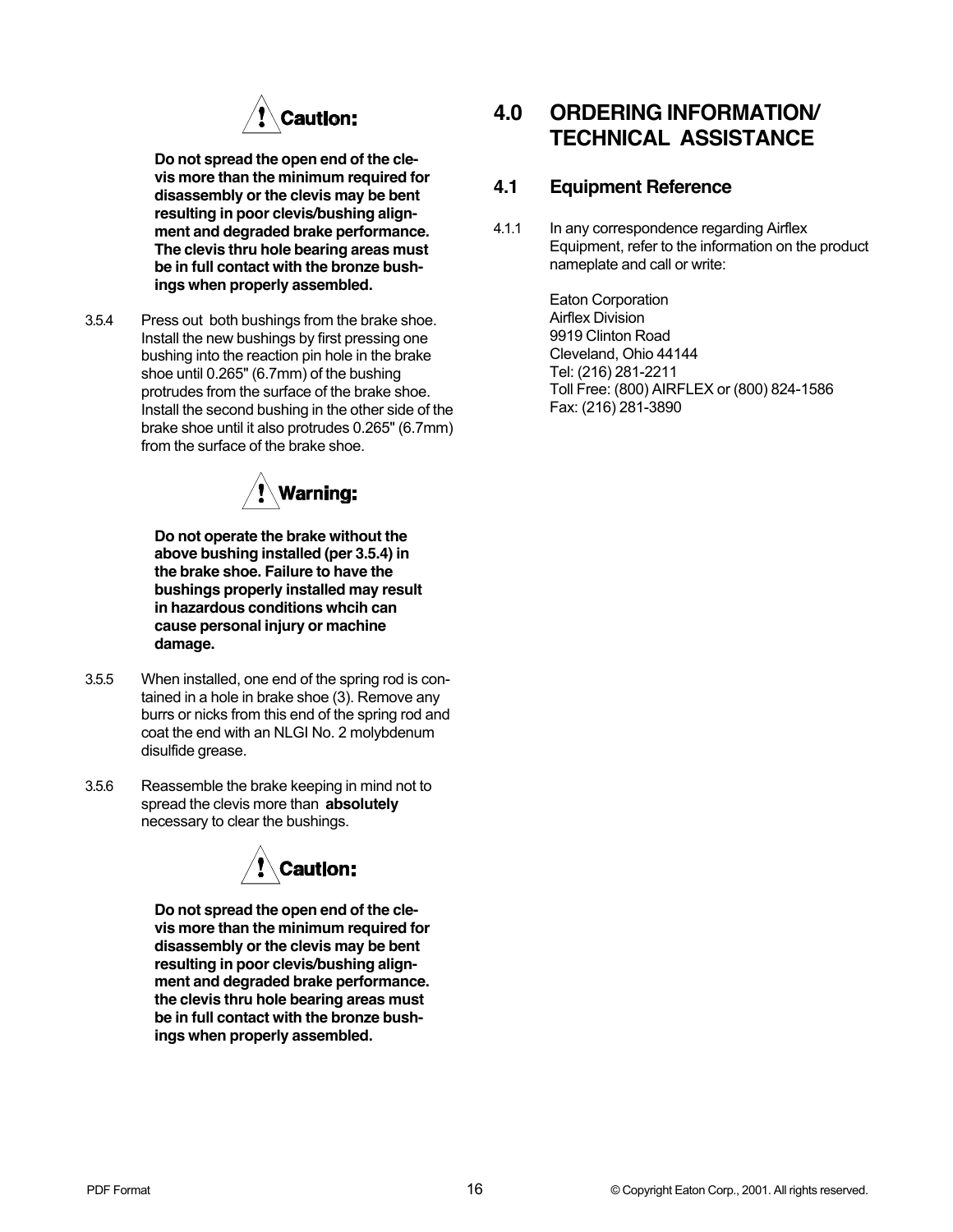# **5.0 5.1 PARTS LISTS<br>Basic Assemblies Basic Assemblies PARTS LISTS**

|                |                        |     | Table 7         | í,<br><b>ASS dna SSA</b> | <b>Brake Conport Par</b> | ິທ                 |                 |                      |
|----------------|------------------------|-----|-----------------|--------------------------|--------------------------|--------------------|-----------------|----------------------|
| ltem           | Description            | gry | <b>4CS150</b>   | 6CSA200                  | 9CSA200                  | <b>2CSA200</b>     | 5CSA300         | 18CS300              |
|                | <b>Rivet</b>           |     | 12) 000130X0054 | 12)000130X0031           | 16)000130X0031           | 6)00130X002        | 16)000130X00022 | 16)000130X0062       |
| ω              | <b>Brake Shoe</b>      |     | 412958          | 510984                   | 510955                   | 510994             | 412964          | 412967               |
| 4              | 꽇                      |     | 201600          | 201234                   | 201234                   | 200856             | 201086          | 201086               |
| c              | Snap Ring              | N   | 000139X00024    | 6000X6£1000              | 6000X6£1000              | 000139X0014        | 000139X0014     | <b>4100X68100014</b> |
| თ              | Friction Shoe Assembly | N   | 415923          | 415926                   | 415929                   | 415932             | 415935          | 415938               |
| ┙              | Combo Brake Shoe       |     | 412957          | 510959                   | 096019                   | 510996             | 510069          | 510072               |
| $^{\circ}$     | Hose Assemble          |     | 000318X80001    | 000318X0002              | 000318X0002              | <b>000318X0002</b> | 2000X8182000    | 2000318X0002         |
| ဖ              | Cylinder               |     | 40983           | 413885                   | 413885                   | 413885             | 409836          | 409836               |
| 0              | Pipe Plug              |     |                 |                          |                          |                    | CO00X270000     | CO00X270000          |
|                | Locknut                |     | 6100X011000     | 2100X011000              | 000110X0012              | 2100X011000        | 21000110000     | 210X011000           |
| $\mathsf{N}$   | <b>Piston</b>          |     | 405835-01       |                          | 405835-02                | 405835-02          | 405835-03       | 405835-03            |
| $\bar{\omega}$ | Hex Head Screw         | თ   | 000001X0013     | 405835-02                | 6120X100000              | 61Z0X100000        | 000001X0220     | 0220X100000          |
| 4              | Lockwasher             | თ   | 000111X0010     | 6120X100000              | 000111X0008              | 8000X111000        | 8000XIII000     | 000111X0008          |
| <b>ຕາ</b>      | <b>Spacer</b>          |     | 304806          | 8000X111000              | 202604                   | 202604             | 203077-06       | 203077-05            |
| ಹ              | <b>Piston Rod</b>      |     | 304808          | 202604                   | 207064-2                 | 307064-3           | 304809-02       | 304809-02            |
|                | <b>Bushing</b>         |     | 666202          | 307064-01                | 000147X0252              | 2920X27X0252       | 203128          | 203128               |
| $\infty$       | Locknut                |     | 000001X0001     | 000147X0252              |                          |                    | 00001X0000      | 6000X190000          |
| ဖ              | <b>Adjusting Screw</b> |     | 000034X0413     |                          |                          |                    | 1710X800000     | Z170X4X0717          |
| 20             | <b>Spring</b>          |     | 0900X1X0000     |                          | 6800X1/0000              | 6800X1780000       | 6800X120000     | 6800X1Z0000          |
| $\overline{z}$ | Washer                 |     | 90002X0005      | <b>000071X0103</b>       | 203934                   | <b>203934</b>      | 203934          | 203934               |
| 22             | <b>Spring Rod</b>      |     | 000300X0422     | 203934                   | 307373-01                | 307373-01          | 307373-04       | 307373-04            |
| 'ಜ             | Locknut                | N   | 000110X0012     | 307373-02                |                          |                    |                 |                      |
| 24             | Jam Nut                |     |                 |                          | 910081X0015              | 910081X0015        | S100X190000     | 9100X190000          |
| ΩŚ             | Washer                 |     | 000153X0551     | 9100X190000              |                          |                    |                 |                      |
| 50             | Clevis                 |     | 306387          |                          | 413955-02                | 413955-03          | 404685          | 404685               |
| 27             | Hex Head Screw         |     | COOOX100000     | 413955-01                |                          |                    |                 |                      |
| 28             | Ext Tooth Washer       |     | 000111X0010     |                          |                          |                    |                 |                      |
| 29             | Warning Plate          |     | 203627          |                          |                          |                    | 203627          | 203627               |
| 80             | Name Plate             |     | 307595          |                          |                          |                    | 307595          | 307595               |
| $\tilde{5}$    | Speed Warning<br>Label |     |                 |                          |                          |                    | 308044          | 308044               |
| ŝ              | <b>Bushing</b>         | N   |                 | 000147X0254              | 000147X0253              | 1200147X0251       |                 |                      |
| 34             | Decal                  | N   |                 | 203627                   | 203627                   | 203627             |                 |                      |
| Sβ             | Street Elbow           |     |                 | 2100X620000              | 1000X620000              | 2100X620000        |                 |                      |
| 88             | Speed Warning Label    |     |                 | 308044                   | 308044                   | 308044             |                 |                      |

 PDF Format PDF Format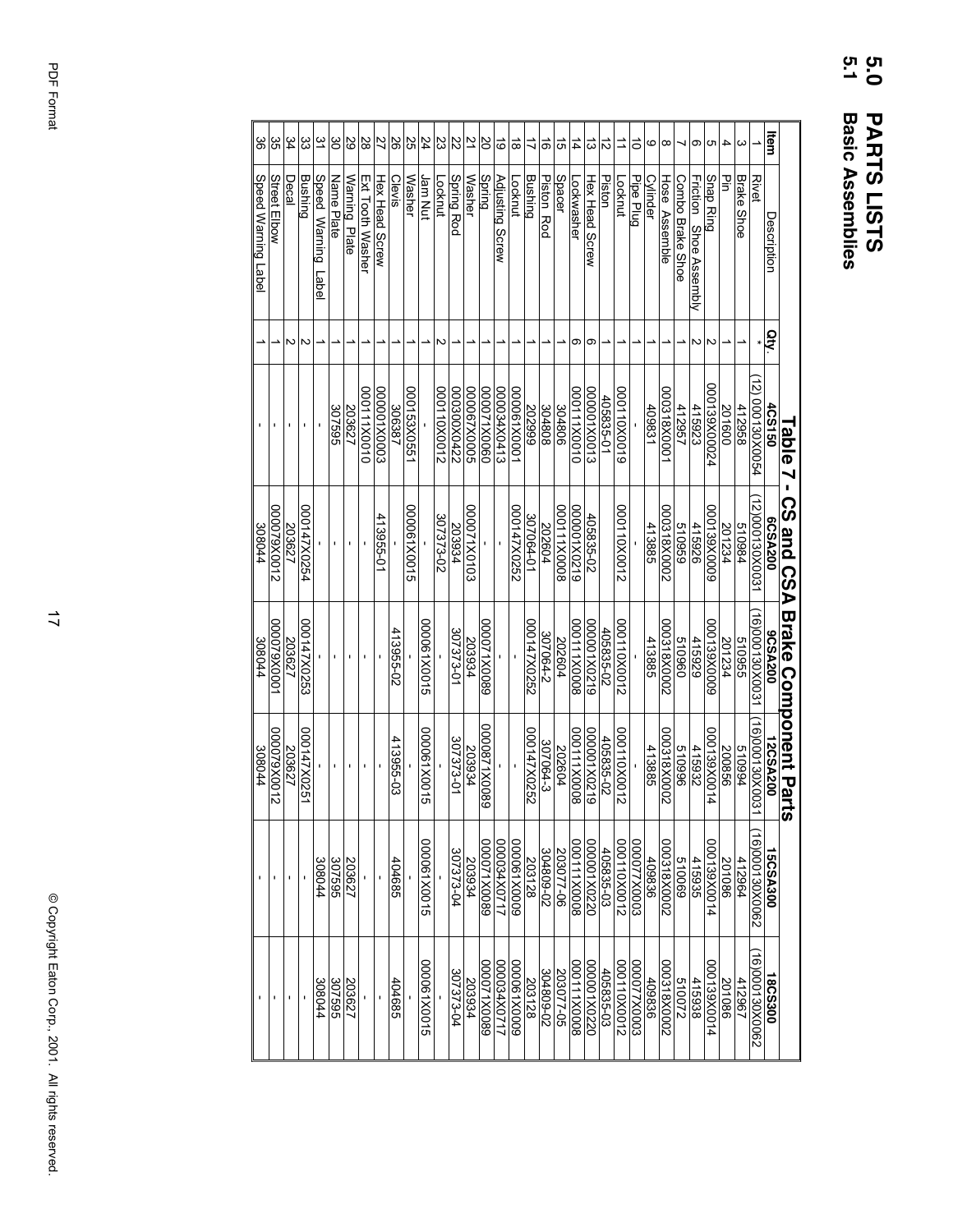# 5.2 Replacement Kits. **5.2 Replacement Kits.**

| Cylinder Kit   | <b>Piston Kit</b> | <b>Description</b>                   |              |                                                     |
|----------------|-------------------|--------------------------------------|--------------|-----------------------------------------------------|
|                |                   | aty.                                 |              |                                                     |
| <b>105856A</b> | 105856B           |                                      |              |                                                     |
| 105858L        | N858501           |                                      | Part Numbers |                                                     |
| 1058591        | N63850N           |                                      |              | Table 2 - Replacement Parts Kits and Sub-Assemblies |
| 1098901        | N098901           | 4CS150   6CSA200   9CSA200   9CSA200 |              |                                                     |
| <b>105872A</b> | 105870B           | 15CS300                              |              |                                                     |
| 105872A        | 105872B           | 18CS300                              |              |                                                     |

 $1 -$  Contains Items:<br> $2 -$  Contains Items: 1 — Contains Items: 11, 12, 15, 16

2 — Contains Items: 9, 11, 12, 13, 14, 16, 16  $11, 12, 15, 16$ <br>
9, 11, 12, 13, 14, 15, 16